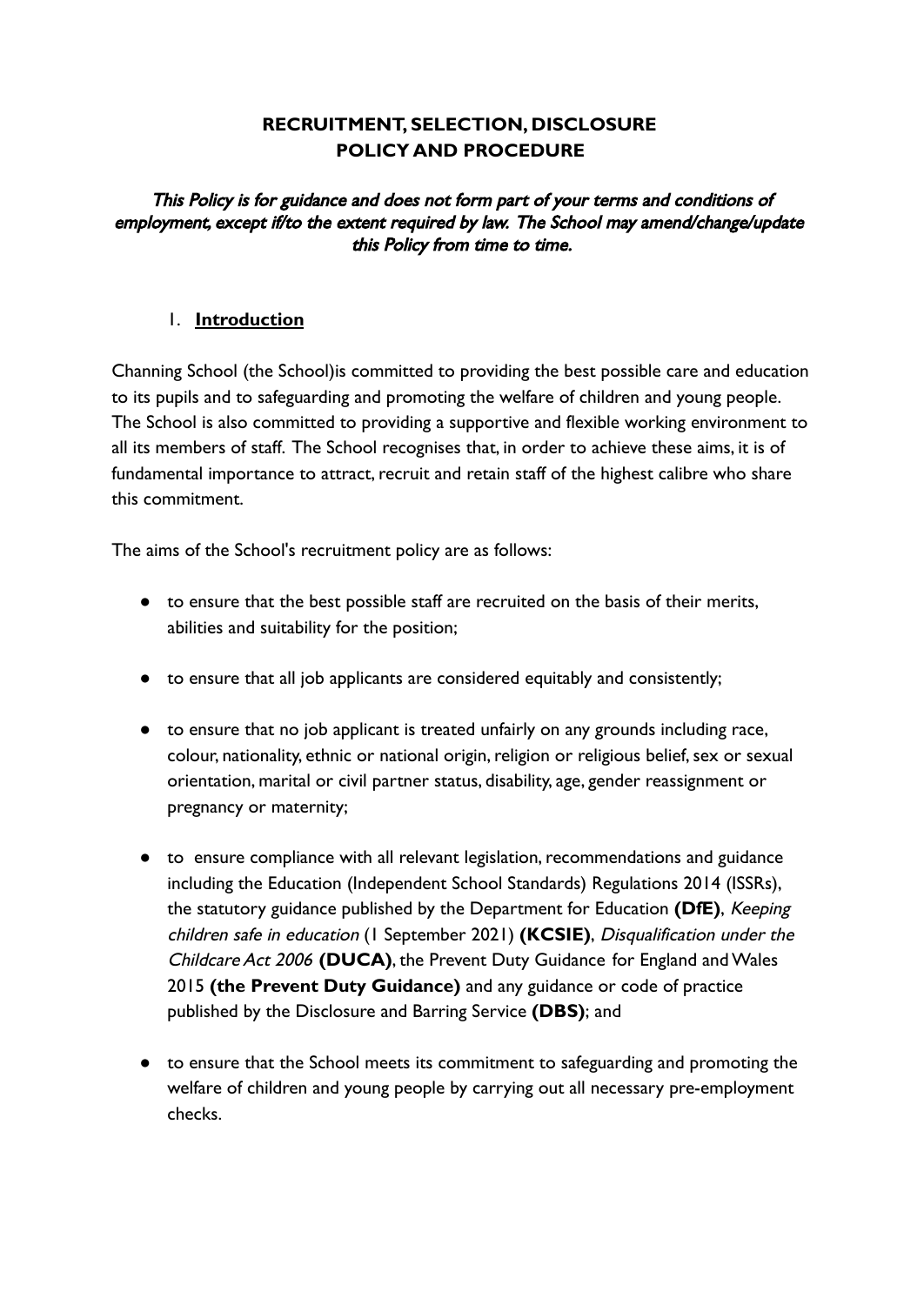Employees involved in the recruitment and selection of staff are responsible for familiarising themselves with and complying with the provisions of this policy.

## 2. **Data Protection**

The School is legally required to carry out the pre-appointment checks detailed in this procedure. Staff and prospective staff will be required to provide certain information to the School to enable the School to carry out the checks that are applicable to their role. The School will also be required to provide certain information to third parties, such as the Disclosure and Barring Service and the Teaching Regulation Agency. Failure to provide requested information may result in the School not being able to meet its employment, safeguarding or legal obligations. The School will process personal information in accordance with its Staff Privacy Notice.

## 3. **Recruitment & selection procedures**

All applicants for employment will be required to complete an **application form** containing questions about their academic and employment history and their suitability for the role. Incomplete application forms will be returned to the applicant where the deadline for completed application forms has not passed. Should there be any gaps in academic or employment history, a satisfactory explanation must be provided. A curriculum vitae will not be accepted in place of the completed application form.

Applicants will receive a job description and person specification for the role applied for. Application forms, job descriptions, person specifications, this policy and the School's child protection policy are available to download from the School's website and can be printed and forwarded to applicants on request.

The School will then conduct a shortlisting exercise by reviewing all application forms received in order to determine which applicants will be invited for interview. The shortlisting exercise will usually be conducted by two members of staff who will ideally also be involved in the interview process.

Shortlisted applicants will be invited to attend a **formal interview** at which their relevant skills and experience will be discussed in more detail. All shortlisted applicants will be tested at interview about their suitability to work with children.

All shortlisted applicants will be required to complete a self-declaration form prior to interview in which they will be asked to provide information about their criminal records history and other factors relevant to their suitability to work with children. This information will be considered and discussed with applicants at interview.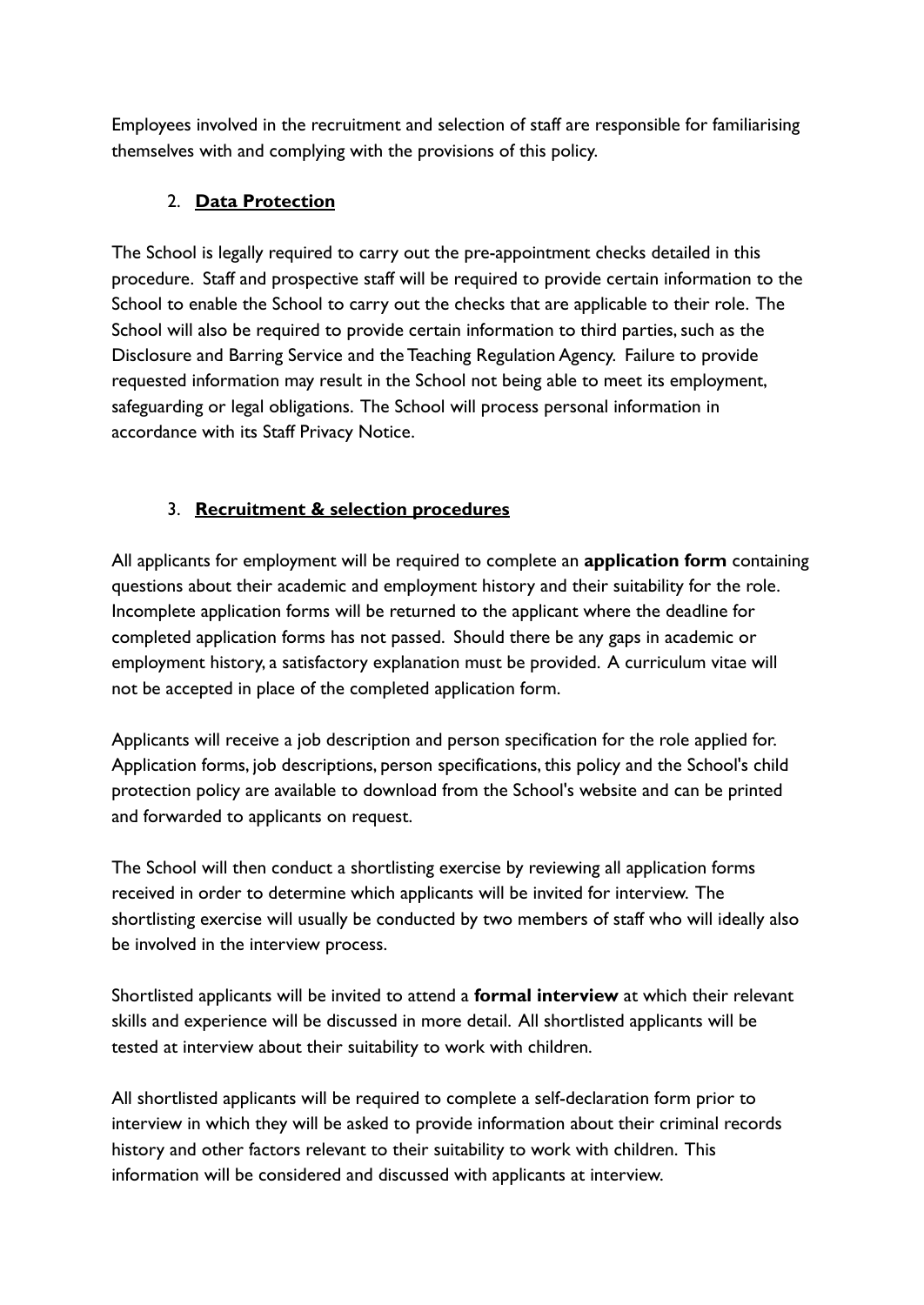If it is decided to make an offer of employment following the **formal interview**, any such offer will be conditional on the following:

- the agreement of a mutually acceptable start date and the signing of a contract incorporating the School's standard terms and conditions of employment
- verification of the applicant's identity (where that has not previously been verified)
- verification of qualifications, whether professional or otherwise, which the School takes into account in making the appointment decision, or which are referred to in the application form, whether a requirement for the role or not
- verification of the applicant's employment history
- the receipt of two references (one of which must be from the applicant's most recent employer) which the School considers to be satisfactory
- for positions which involve "teaching work", information about whether the applicant has ever been referred to, or is the subject of a sanction, restriction or prohibition issued by the Teaching Regulation Agency which renders them unable or unsuitable to work at the School
- for applicants who have carried out teaching work outside the UK, information about whether the applicant has ever been referred to, or is the subject of a sanction issued by a regulator of the teaching profession in any other country which renders them unable or unsuitable to work at the School
- where the position amounts to "regulated activity (see section 4.3.2 below) the receipt of an enhanced disclosure from the DBS which the School considers to be satisfactory
- where the position amounts to "regulated activity" (see section 4.3.2 below) confirmation that the applicant is not named on the Children's Barred List\*
- information about whether the applicant has ever been subject to a direction under section 142 of the Education Act 2002 which renders them unable or unsuitable to work at the School
- for management positions, information about whether the applicant has ever been referred to the Department for Education, or is the subject of a direction under section 128 of the Education and Skills Act 2008 which renders them unable or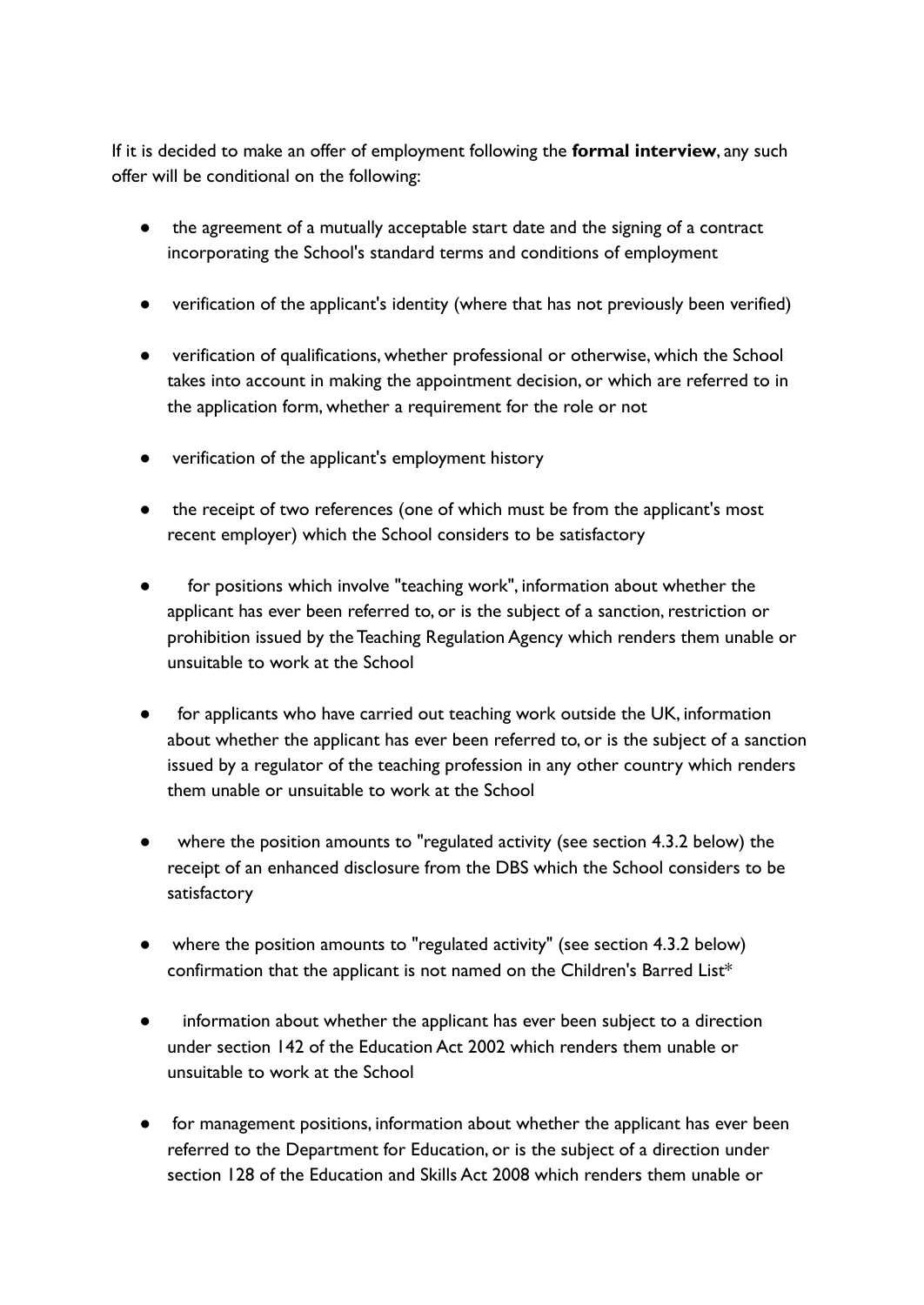unsuitable to work at the School

- confirmation that the applicant is not disqualified from acting as a trustee  $/$ governor or senior manager of a charity under the Charities Act 2011 (if applicable, see section 4.6 below)
- confirmation that the applicant is not disqualified from working in connection with early or later years provision (if applicable, see section 4.7 below)
- verification of the applicant's medical fitness for the role (see section 4.8 below)
- verification of the applicant's right to work in the UK; and
- any further checks which the School decides are necessary as a result of the applicant having lived or worked outside of the UK which may include an overseas criminal records check, certificate of good conduct or professional references.

**\*The School is not permitted to check the Children's Barred List unless an individual will be engaging in "regulated activity". The School is required to carry out an enhanced DBS check for all staff, supply staff and governors who will be engaging in regulated activity. However, the School can also carry out an enhanced DBS check on a person who would be carrying out regulated activity but for the fact that they do not carry out their duties frequently enough i.e. roles which would amount to regulated activity if carried out more frequently.**

**Whether a position amounts to "regulated activity" must therefore be considered by the School in order to decide which checks are appropriate. It is however likely that in nearly all cases the School will be able to carry out an enhanced DBS check and a Children's Barred List check.**

# **4. Pre-employment checks**

In accordance with the recommendations set out in KCSIE, DUCA, and the requirements of the ISSRs the School carries out a number of pre-employment checks in respect of all prospective staff.

In addition to the checks set out below, the School reserves the right to obtain such formal or informal background information about an applicant as is reasonable in the circumstances to determine whether they are suitable to work at the School. This may include internet and social media searches.

In fulfilling its obligations the School does not discriminate on the grounds of race, colour,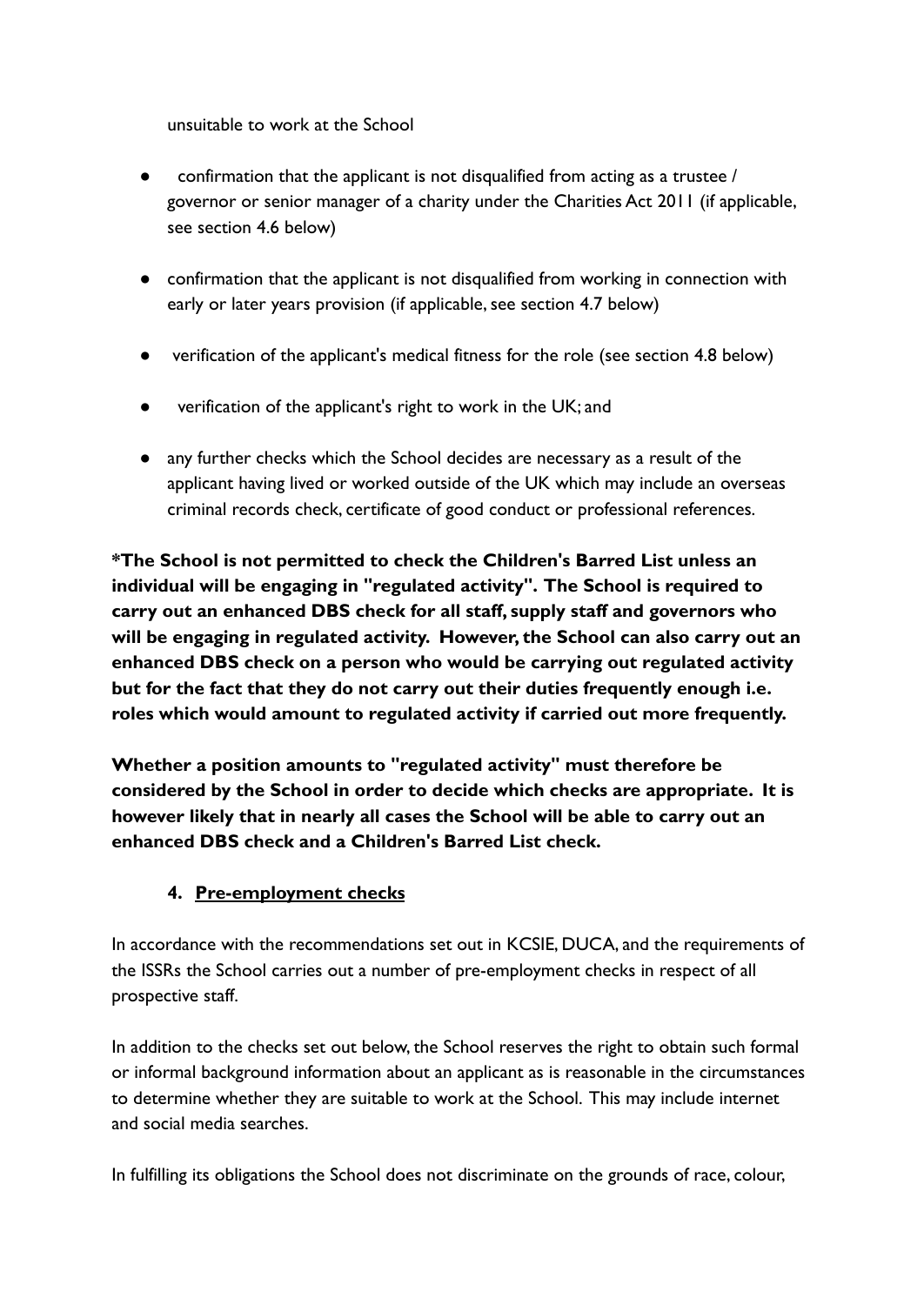nationality, ethnic or national origin, religion or religious belief, sex or sexual orientation, marital or civil partner status, disability or age.

#### **4.1 Verification of identity, address, right to work in the UK and qualifications**

All applicants who are invited to an interview will be required to bring with them evidence of their identity, right to work in the UK, address and qualifications,

The School asks for this information at interview to ensure that the person attending interview is who they claim to be, that they are permitted to work for the School if appointed and that they hold appropriate qualifications.

**Identity and address**: all applicants must bring with them to interview, original documents which evidence their identity and address as set out below and in the list of valid identity documents at Appendix 1 (these requirements comply with DBS identity checking guidelines):

- one document from Group 1<sup>\*</sup>; and
- two further documents from either of Group 1<sup>\*</sup>, Group 2a or Group 2b, one of which must verify the applicant's current address; and

(\*applicants must always provide their birth certificate as one form of identity unless there is good reason why this cannot be provided).

Where an applicant claims to have changed his / her name by deed poll or any other means (e.g. marriage, adoption, statutory declaration) he / she will be required to provide documentary evidence of the change.They will also be required to provide their birth certificate.

The School asks for the date of birth of all applicants in order to verify identity and check for any unexplained discrepancies in the employment and education history. The School does not discriminate on the grounds of age.

**Right to work in the UK:** all applicants must also bring to interview a valid form of evidence which confirms their right to work in the UK. Valid forms of evidence can be found in the Home Office 'Right to Work Checklist': (Right to work checklist (publishing.service.gov.uk)).

The School will check this evidence in accordance with the Home Office 'Code of Practice on preventing illegal working: Civil penalty scheme for employers: 1 July 2021' (Code of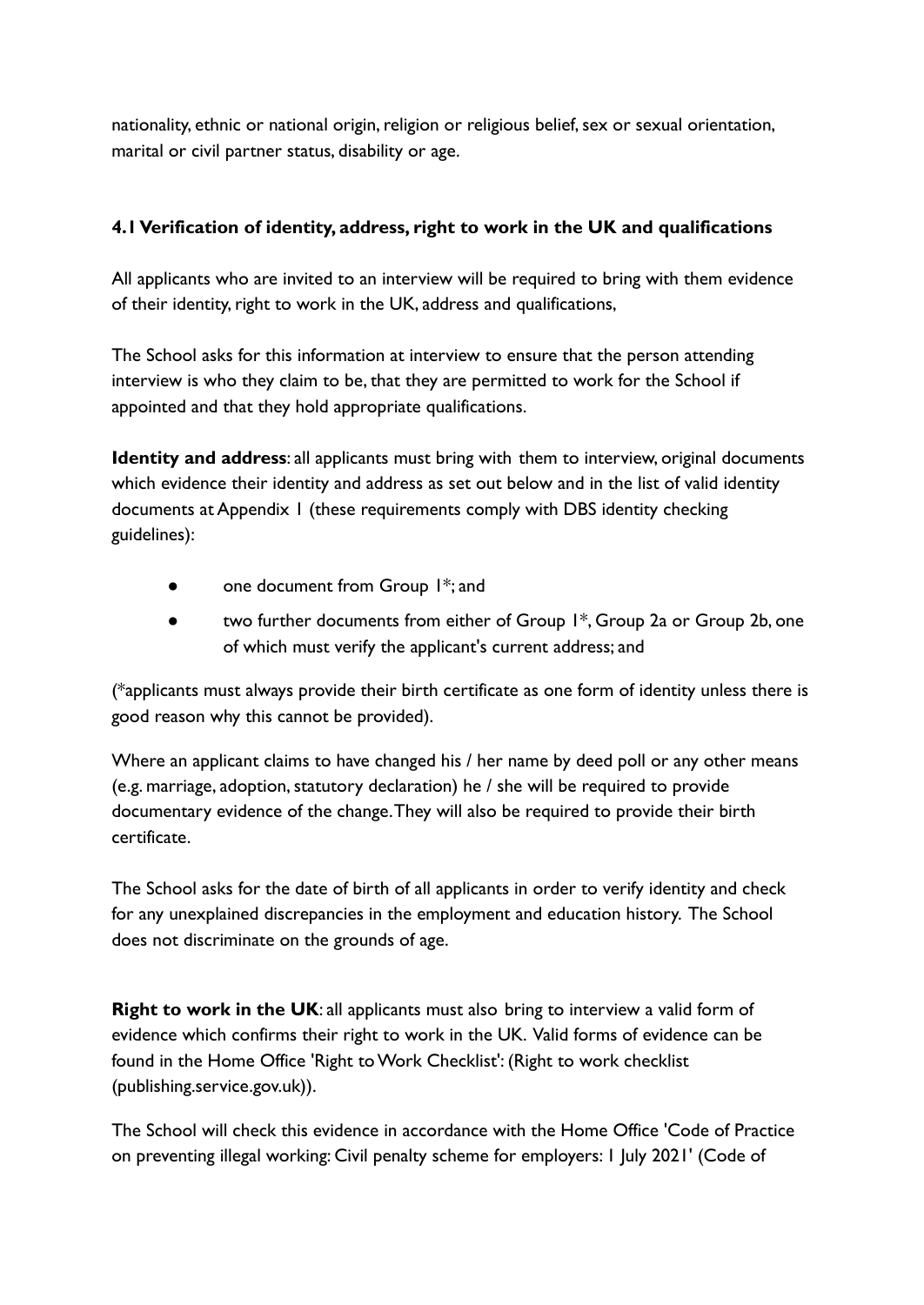practice on preventing illegal working (publishing.service.gov.uk)).

**Qualifications**: all applicants must also bring to interview original documents which evidence any educational and professional qualifications referred to in their application form and / or which the School requests.

#### **4.2 References**

The School will seek to take up references on short listed applicants prior to interview, wherever possible. References may however be taken up after interview by exception / agreement.

Please note that no questions will be asked about health or medical fitness prior to any offer of employment being made.

All offers of employment will be subject to the receipt of a minimum of two references which are considered satisfactory by the School. One of the references must be from the applicant's current or most recent employer. If the current / most recent employment does / did not involve work with children, then the second reference should be from the employer with whom the applicant most recently worked with children. Neither referee should be a relative or someone known to the applicant solely as a friend.

All referees will be asked whether they believe the applicant is suitable for the job for which they have applied and whether they have any reason to believe that the applicant is unsuitable to work with children. All referees will be sent a copy of the job description and person specification for the role for which the applicant has applied. If the referee is a current or previous employer, they will also be asked to confirm the following:

- the applicant's dates of employment, salary, job title / duties, reason for leaving, performance, sickness\* and disciplinary record;
- whether the applicant has ever been the subject of disciplinary procedures involving issues related to the safety and welfare of children (including any in which the disciplinary sanction has expired), except where the issues were deemed to have resulted from allegations which were found to be unsubstantiated, unfounded or malicious;
- whether any allegations or concerns have been raised about the applicant that relate to the safety and welfare of children or young people or behaviour towards children or young people, except where the allegation or concerns were found to be unsubstantiated, unfounded or malicious.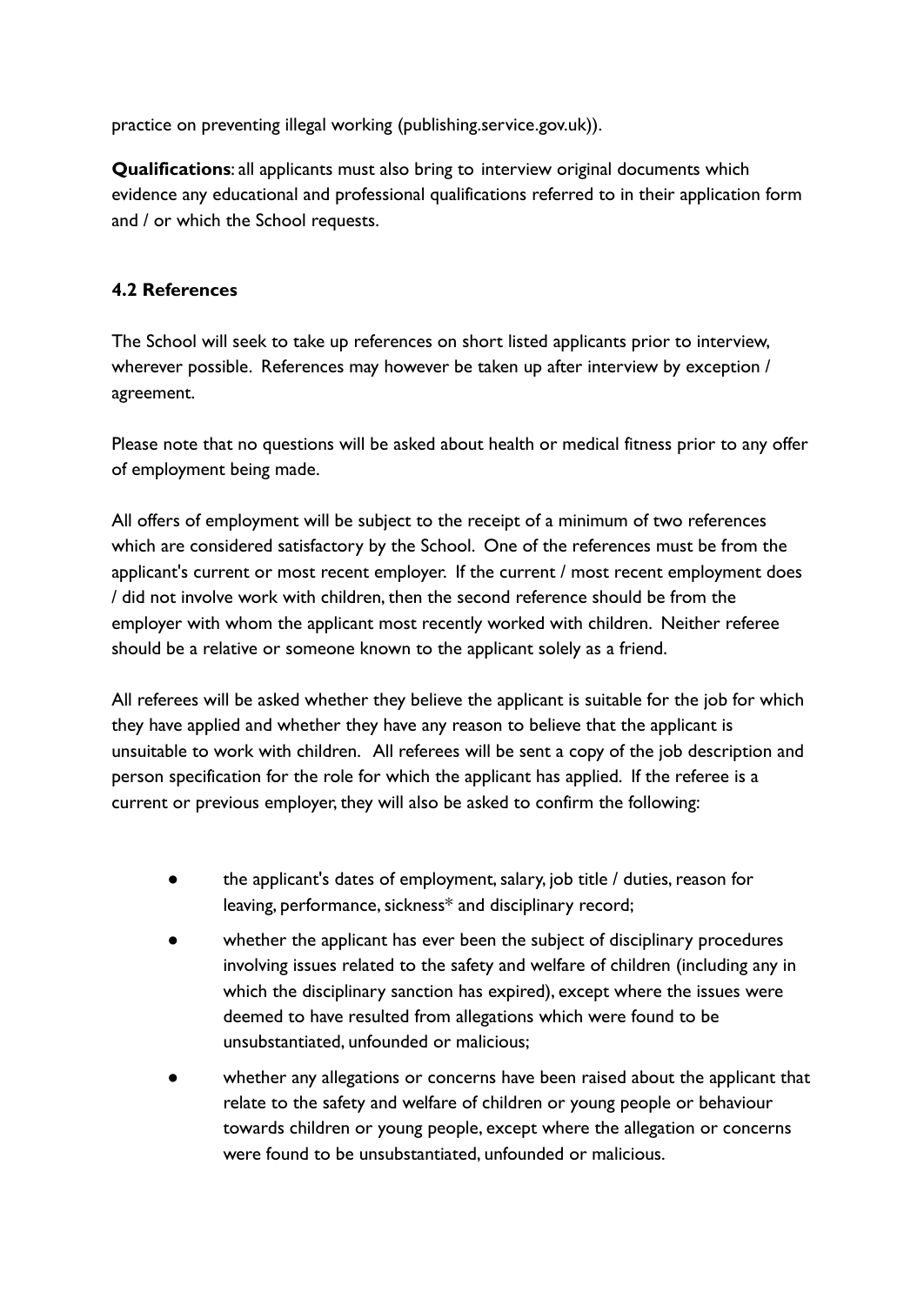whether the applicant could be considered to be involved in "extremism" (see the definition of "extremism" below).

(\*questions about health or sickness records will only be included in reference requests sent out after the offer of employment has been made.)

The School will only accept references obtained directly from the referee and it will not rely on references or testimonials provided by the applicant or on open references or testimonials.

The School will compare all references with any information given on the application form. Any discrepancies or inconsistencies in the information will be taken up with the applicant and the relevant referee before any appointment is confirmed.

Where a reference is not received prior to interview it will be reviewed upon receipt. Any discrepancies identified between the reference and the application form and/or the interview assessment form will be considered by the School. The applicant may be asked to provide further information or clarification before an appointment can be confirmed.

The School will verify all references. Where references are received electronically, the School will ensure they originate from a legitimate source.

If factual references are received i.e. those which contain limited information such as job title and dates of employment, this will not necessarily disadvantage an applicant although additional references may be sought before an appointment can be confirmed.

The School may at its discretion make telephone contact with any referee to verify the details of the written reference provided.

The School treats all references given or received as confidential which means that the applicant will not usually be provided with a copy.

All internal candidates who apply for a new role at the School will have their application assessed in accordance with this procedure. References may be taken up on all internal candidates as part of the application process and can be provided by colleagues as the School will be the most recent employer and will previously have been taken up from past employers.

## **4.2.1 References for current or former employees**

All references for current or former employees should be sent from Channing via the HR Department.This includes character references for colleagues/former colleagues.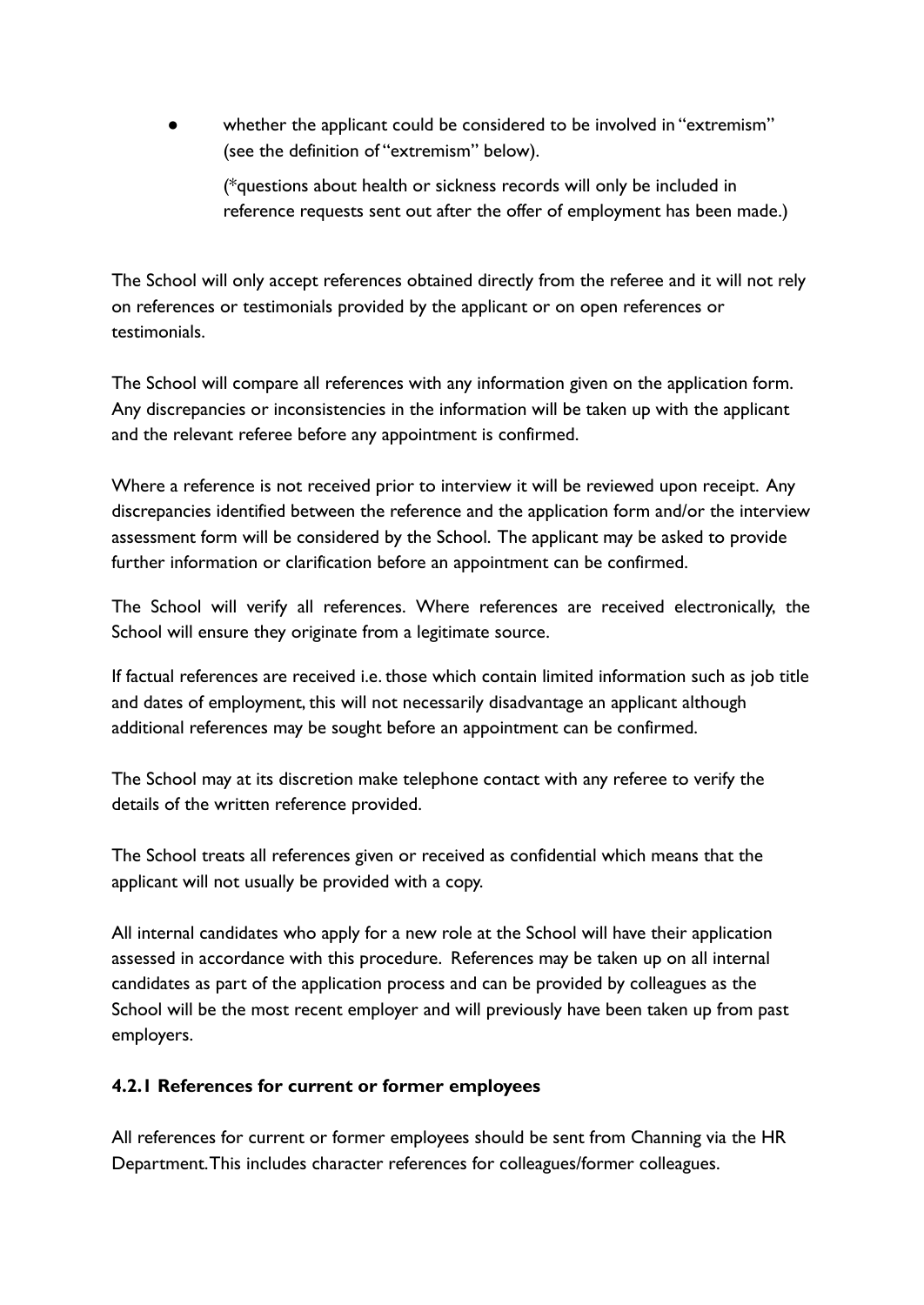After completing a reference form please send to recruitment@channing.co.uk along with the return email address. Jo or Rebecca will then complete any missing information including dates of employment and salary before returning to sender.

Lindsey Hughes should be cc'd into your email to the HR Department for any references regarding members of teaching staff. Dina should also be included for those relating to Junior School teachers.

Roy Hill should be cc'd into your email to the HR Department for any references regarding members of support staff.

The HR Department are always available to answer any queries you may have on writing references or to provide advice.

## **4.3 Criminal records check**

**Due to the nature of the work, the School applies for an enhanced disclosure from the DBS in respect of all prospective staff members, governors and volunteers**.

Prior to 29 May 2013 an enhanced disclosure contained details of all convictions on record (including those which are defined as "spent" under the Rehabilitation of Offenders Act 1974) together with details of any cautions, reprimands or warnings held on the Police National Computer. It could also contain non-conviction information from local police records which a chief police officer considered relevant to the role applied for at the School.

## 4.3.1 **DBS filtering rules**

With effect from 29 May 2013 the DBS commenced the filtering and removal of certain specified information relating to old and minor criminal offences from all criminal records disclosures. The filtering rules developed by the DBS and the Home Office designate certain spent convictions and cautions as "protected". "Protected" convictions and cautions are not included in a DBS certificate and job applicants are not required to disclose them during the recruitment process. It is unlawful for an employer to take into account a conviction or caution that should not have been disclosed. If a protected conviction or caution is inadvertently disclosed to the School during the recruitment process it must be disregarded when making a recruitment decision.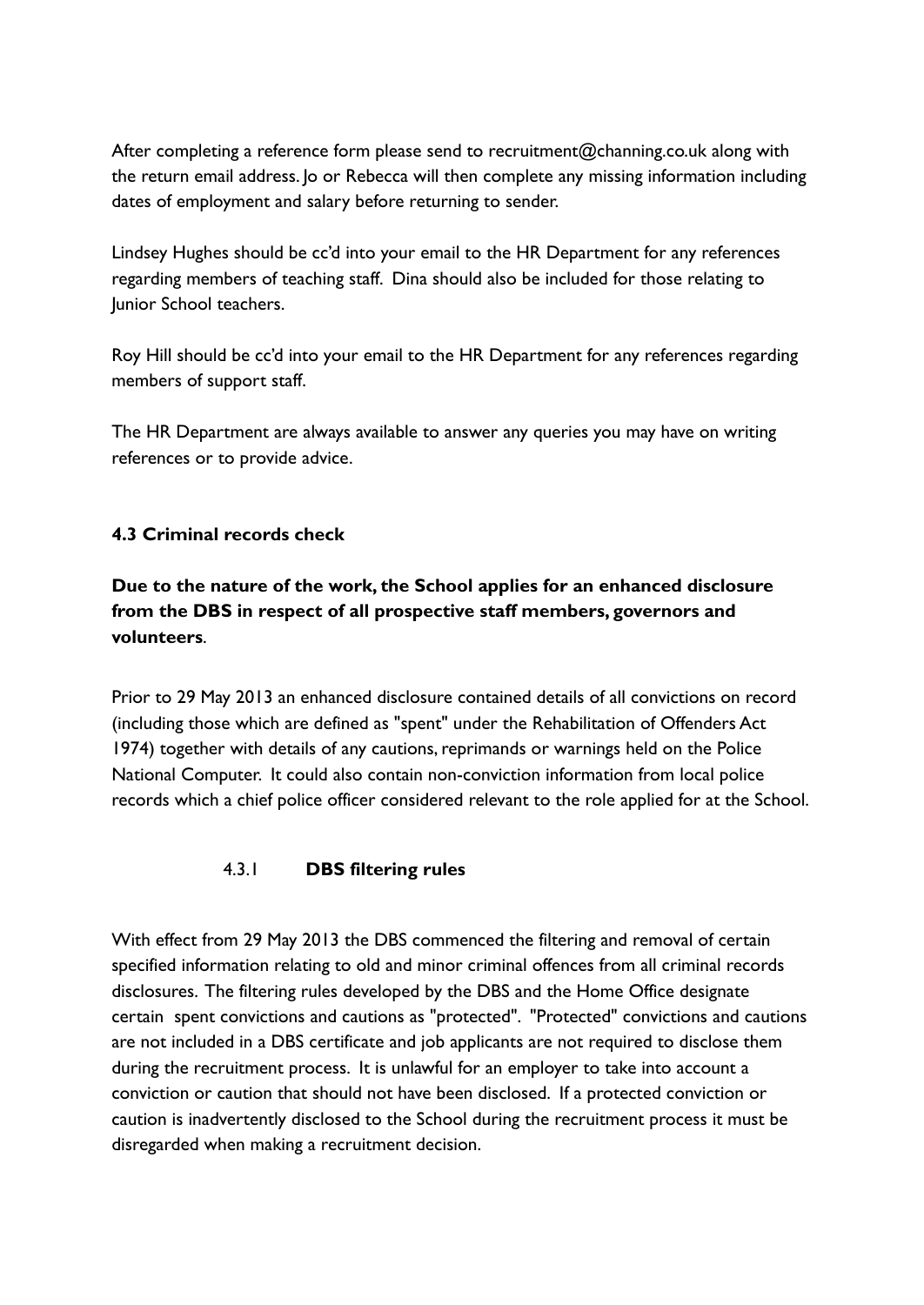A conviction will always be disclosable if it was imposed for a "specified offence" committed at any age. A caution issued for a "specified offence" committed over the age of 18 will always be disclosable. However, a caution issued for a "specified offence" committed under the age of 18 is never disclosable. "Specified offences" are usually of a serious violent or sexual nature, or are relevant for safeguarding children and vulnerable adults. The list of "specified offences" can be found at:

[https://www.gov.uk/government/publications/dbs-list-of-offences-that-will-never-be-filtered-fr](https://www.gov.uk/government/publications/dbs-list-of-offences-that-will-never-be-filtered-from-a-criminal-record-check) [om-a-criminal-record-check](https://www.gov.uk/government/publications/dbs-list-of-offences-that-will-never-be-filtered-from-a-criminal-record-check)

The filtering rules have recently been updated and work as follows:

#### **For those aged 18 or over at the time of an offence**

A spent criminal conviction for an offence committed in the United Kingdom when a person was over the age of 18 will not be disclosed in a DBS certificate (and does not have to be disclosed by the job applicant) if:

- 11 years have elapsed since the date of the conviction;
- it did not result in a custodial sentence; and
- it was not imposed for a "specified offence".

A spent caution for an offence committed when a person was over the age of 18 will not be disclosed in a DBS certificate (and does not have to be disclosed by a job applicant) if:

- six years have elapsed since the date it was issued; and
- it was not issued for a "specified offence".

## **For those aged under 18 at the time of an offence**

A spent conviction for an offence committed when a person was under the age of 18 will not be disclosed in a DBS certificate (and does not have to be disclosed by a job applicant) if:

- five and a half years have elapsed since the date of the conviction; and
- it did not result in a custodial sentence; and
- it was not imposed for a "specified offence".

A caution issued for an offence committed when a person was under the age of 18 will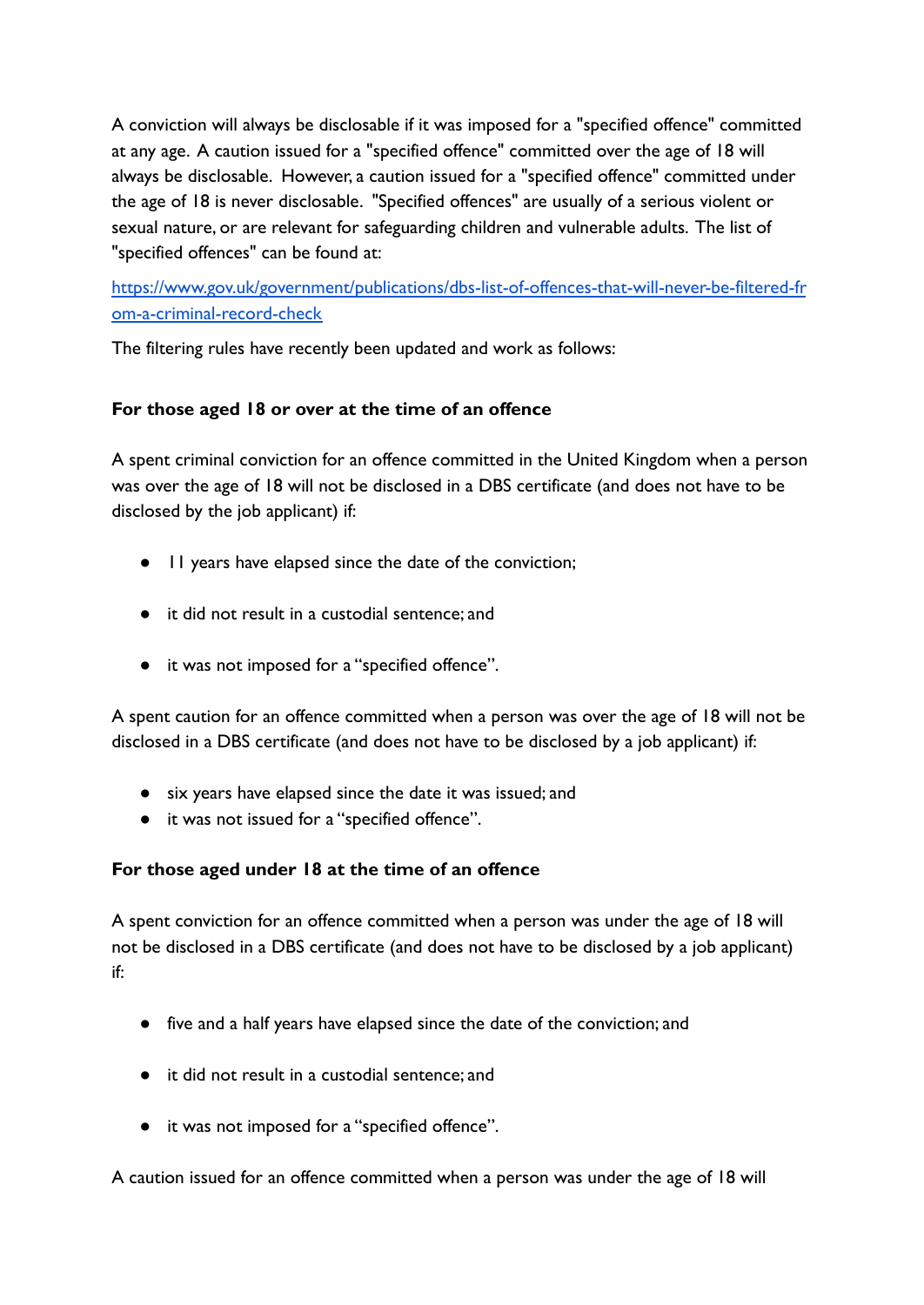never be disclosed in a DBS certificate (and does not have to be disclosed by a job applicant).

#### **The list of "specified offences" which must always be disclosed**

This contains a large number of offences, which includes certain sexual, violent and other offences that are considered so serious they will always be disclosed, regardless of when they took place or of the person's previous or subsequent criminal record. The list of "specified offences" can be found at:

[https://www.gov.uk/government/publications/dbs-list-of-offences-that-will-never-be-filtered-fr](https://www.gov.uk/government/publications/dbs-list-of-offences-that-will-never-be-filtered-from-a-criminal-record-check) [om-a-criminal-record-check](https://www.gov.uk/government/publications/dbs-list-of-offences-that-will-never-be-filtered-from-a-criminal-record-check)

## 4.3.2 **Regulated activity**

The School applies for an enhanced disclosure from the DBS and a check of the Children's Barred List (now known as an Enhanced Check for Regulated Activity) in respect of all positions at the School which amount to "regulated activity" as defined in the Safeguarding Vulnerable Groups Act 2006 (as amended). The purpose of carrying out an Enhanced Check for Regulated Activity is to identify whether an applicant is barred from working with children by inclusion on the Children's Barred List and to obtain other relevant suitability information. Any position undertaken at, or on behalf of the School will amount to "regulated activity" if it is carried out:

- frequently, meaning once a week or more; or
- overnight, meaning between 2am and 6am; or
- satisfies the "period condition", meaning four times or more in a 30 day period; and
- provides the opportunity for contact with children.

Roles which are carried out on an unpaid / voluntary basis will only amount to regulated activity if, in addition to the above, they are carried out on an unsupervised basis.

It is for the School to decide whether a role amounts to "regulated activity" taking into account all the relevant circumstances. However, nearly all posts at the School amount to regulated activity. Limited exceptions could include an administrative post undertaken on a temporary basis in the School office outside of term time or voluntary posts which are supervised.

## 4.3.3 **The DBS disclosure certificate**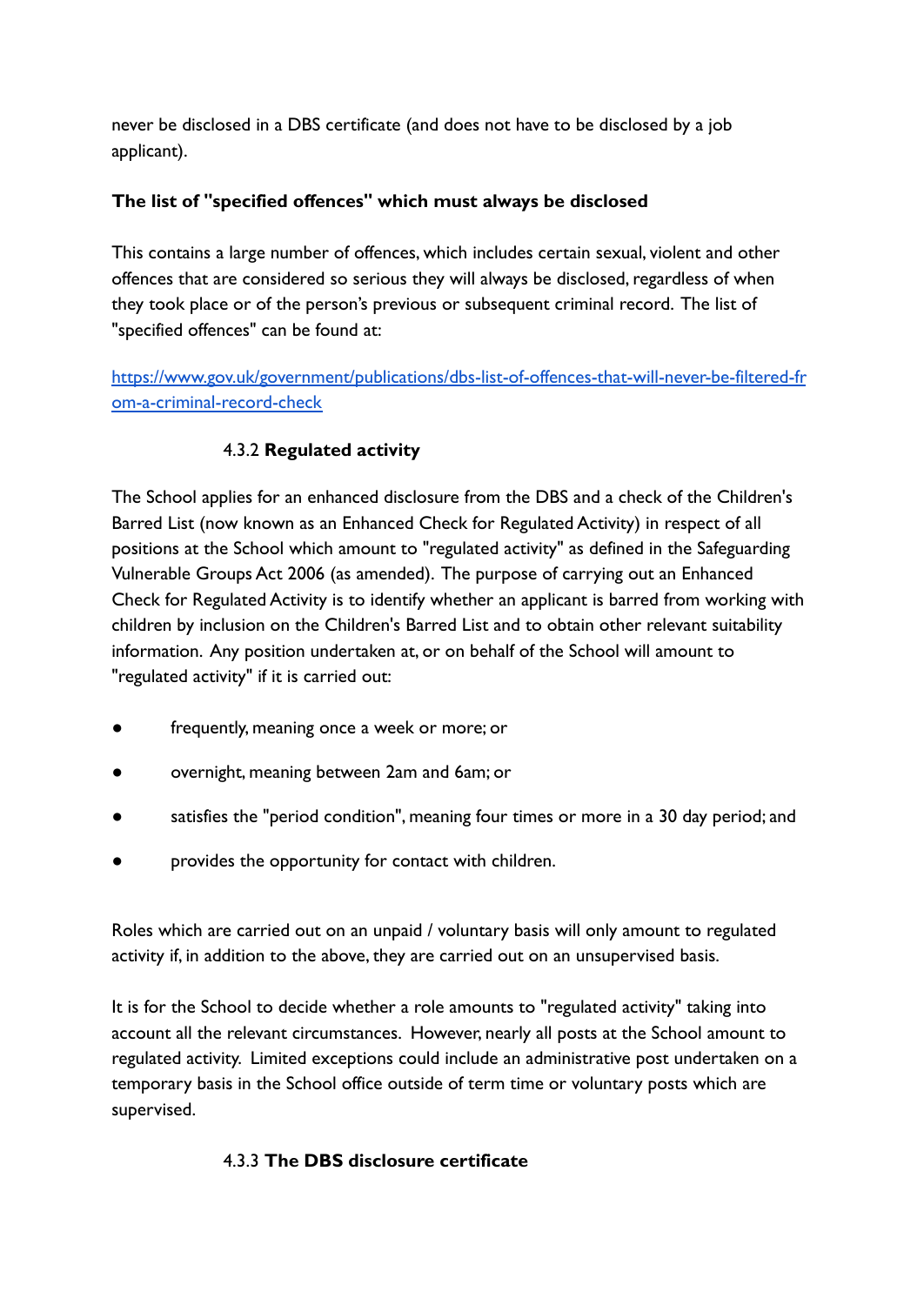The DBS now issues a DBS disclosure certificate to the subject of the check only, rather than to the School. It is a condition of employment with the School that the **original** disclosure certificate is provided to the School within two weeks of it being received by the applicant. Original certificates should not be sent by post. A convenient time and date for providing the certificate should be arranged with the HR Department as soon as the certificate has been received.Applicants who are unable to attend at the School to provide the certificate are required to send in a certified copy by post or email within two weeks of the original disclosure certificate being received. . Certified copies must be sent to the HR Department. Where a certified copy is sent, the original disclosure certificate must still be provided prior to the first day of work/ on the first working day.

Employment will remain conditional upon the original certificate being provided and it being considered satisfactory by the School.

## 4.3.4 **Starting work pending receipt of the DBS disclosure**

If there is a delay in receiving a DBS disclosure the Head or the Bursar (in relation to support staff) have discretion to allow an individual to begin work pending receipt of the disclosure certificate. This will only be allowed if all other checks, including a clear check of the Children's Barred List (where the position amounts to regulated activity), have been completed and once appropriate supervision has been put in place.

## 4.3.5 **Applicants with periods of overseas residence**

DBS checks will still be requested for applicants with recent periods of overseas residence and those with little or no previous UK residence. The School will take into account the "DBS unusual addresses guide" in such circumstances.

For applicants who are living overseas, or who have lived overseas previously, obtaining a DBS certificate may be insufficient to establish their suitability to work at the School. In such cases the applicant will be required to provide additional information about their suitability from the country (or countries) in which they have lived. The School's policy is to request such information from each overseas country in which the applicant has lived for a period of three months or more in the previous five years.

When requesting such information the School has regard to relevant government guidance and will therefore always require the applicant to apply for a formal check from the country in question i.e. a criminal records check (or equivalent) or a certificate of good conduct.

The School recognises that formal checks are not available from some countries, that they can be significantly delayed or that a response may not be provided. In such circumstances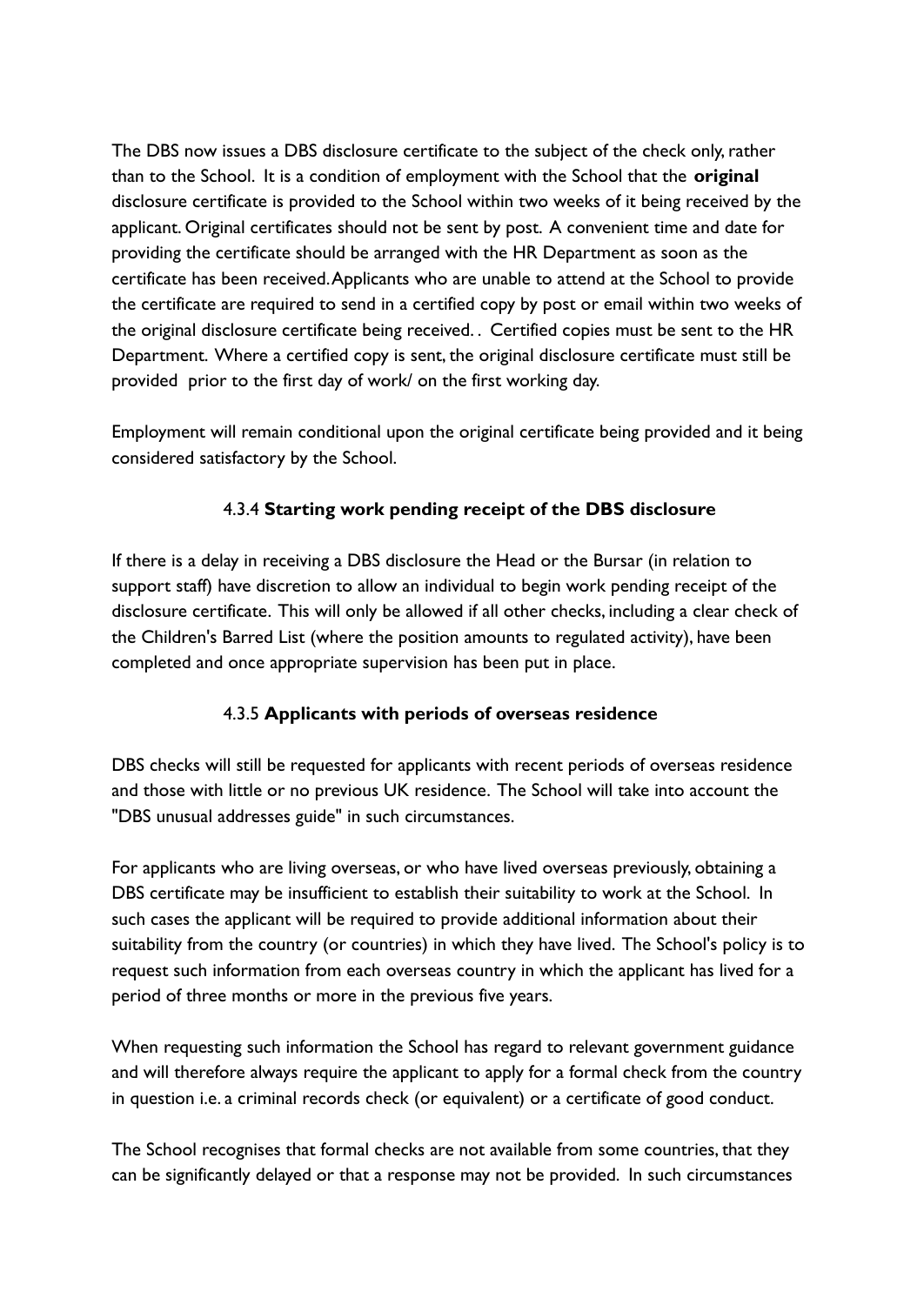the School will seek to obtain further information from the country in question, such as a reference from any employment undertaken in that country.

In addition, where an applicant for a teaching position has worked as a teacher outside of the UK, the School will ask the applicant to obtain from the professional regulating authority of the teaching profession in each country in which they have worked as a teacher, evidence which confirms that they have not imposed any sanctions or restrictions on the applicant and that they are not aware of any reason why the applicant may be unsuitable to work as a teacher. The School will also ask shortlisted applicants (and their referees) to disclose whether they have ever been referred to, or are the subject of a sanction issued by, the regulator of the teaching profession in the countries in which they have carried out teaching work.

Sanctions and restrictions issued by the regulating authority of another country will not prevent a person from working as a teacher at the School. However, the School will take all relevant information into account in determining whether an applicant is suitable to work at the School.

The School may allow an applicant to commence work pending receipt of a formal check from a particular country if it has received a reference and/or letter of professional standing from that country and considers the applicant suitable to start work. Decisions on suitability will be based on all of the information that has been obtained during the recruitment process. Unless expressly waived by the School, continued employment will remain conditional upon the School being provided with the outcome of the formal check and it being considered satisfactory.

If no information is available from a particular country the School may allow an applicant to commence work if they are considered suitable based on all of the information that has been obtained during the recruitment process.

The School will take proportionate risk based decisions on a person's suitability in these circumstances. All suitability assessments must be documented and retained on file If the formal check is delayed and the School is not satisfied about the applicant's suitability in the absence of that information, the applicant's proposed start date may be delayed until the formal check is received

#### 4.4 **Prohibition from teaching check**

The School is required to check whether staff who carry out "teaching work" are prohibited from doing so. The School uses the Teaching Regulation Agency Teacher Services system to check whether successful applicants are the subject of a prohibition, or interim prohibition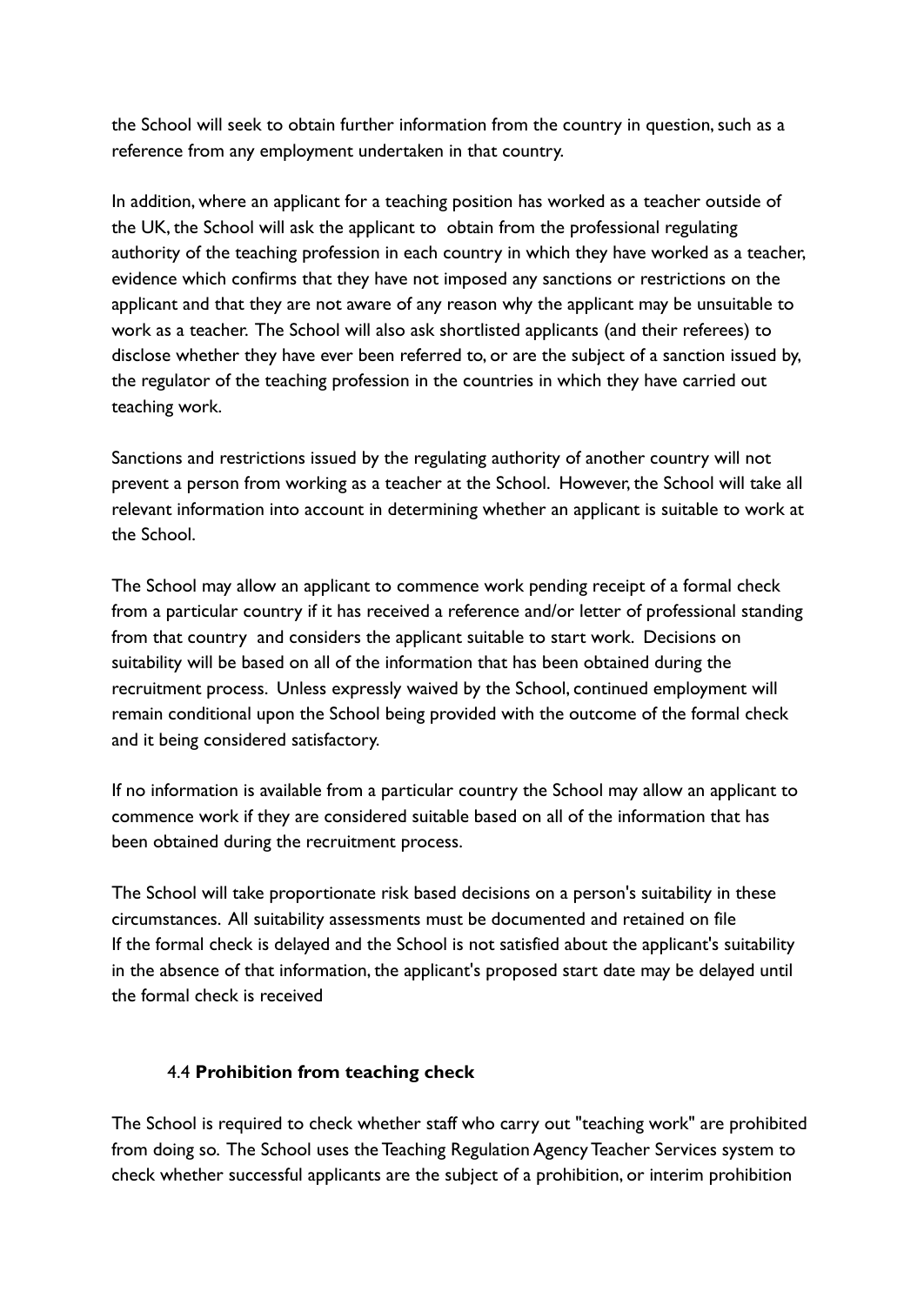order issued by a professional conduct panel on behalf of the Teaching Regulation Agency.

In addition the School asks all shortlisted applicants to declare whether they have ever been referred to, or are the subject of a sanction, restriction or prohibition issued by, the Teaching Regulation Agency or other equivalent body in the UK.

Where an applicant is not currently prohibited from teaching but has been the subject of a referral to, or hearing before, the Teaching Regulation Agency (or other equivalent body) whether or not that resulted in the imposition of a sanction, or where a sanction has lapsed or been lifted, the School will consider whether the facts of the case render the applicant unsuitable to work at the School.

The School applies the definition of "teaching work" set out in the Teachers' Disciplinary (England) Regulations 2012 which states that the following activities amount to "teaching work":

- planning and preparing lessons and courses for pupils
- delivering lessons to pupils
- assessing the development, progress and attainment of pupils; and
- reporting on the development, progress and attainment of pupils.

The above activities do not amount to "teaching work" if they are supervised by a qualified teacher or other person nominated by the Head. If in any doubt or if the applicant has taught previously, or may teach in future, the check will be undertaken, including for sports coaches.

## 4.5 **Prohibition from management check**

The School is required to check whether any applicant for a management position is subject to a direction under section 128 of the Education and Skills Act 2008 which prohibits, disqualifies or restricts them from being involved in the management of an independent school (a **section 128 direction**).

The School will carry out checks for Section 128 directions when appointing applicants into management positions from both outside the School and by internal promotion.

This check applies to appointments to the following positions made on or after 12 August  $2015$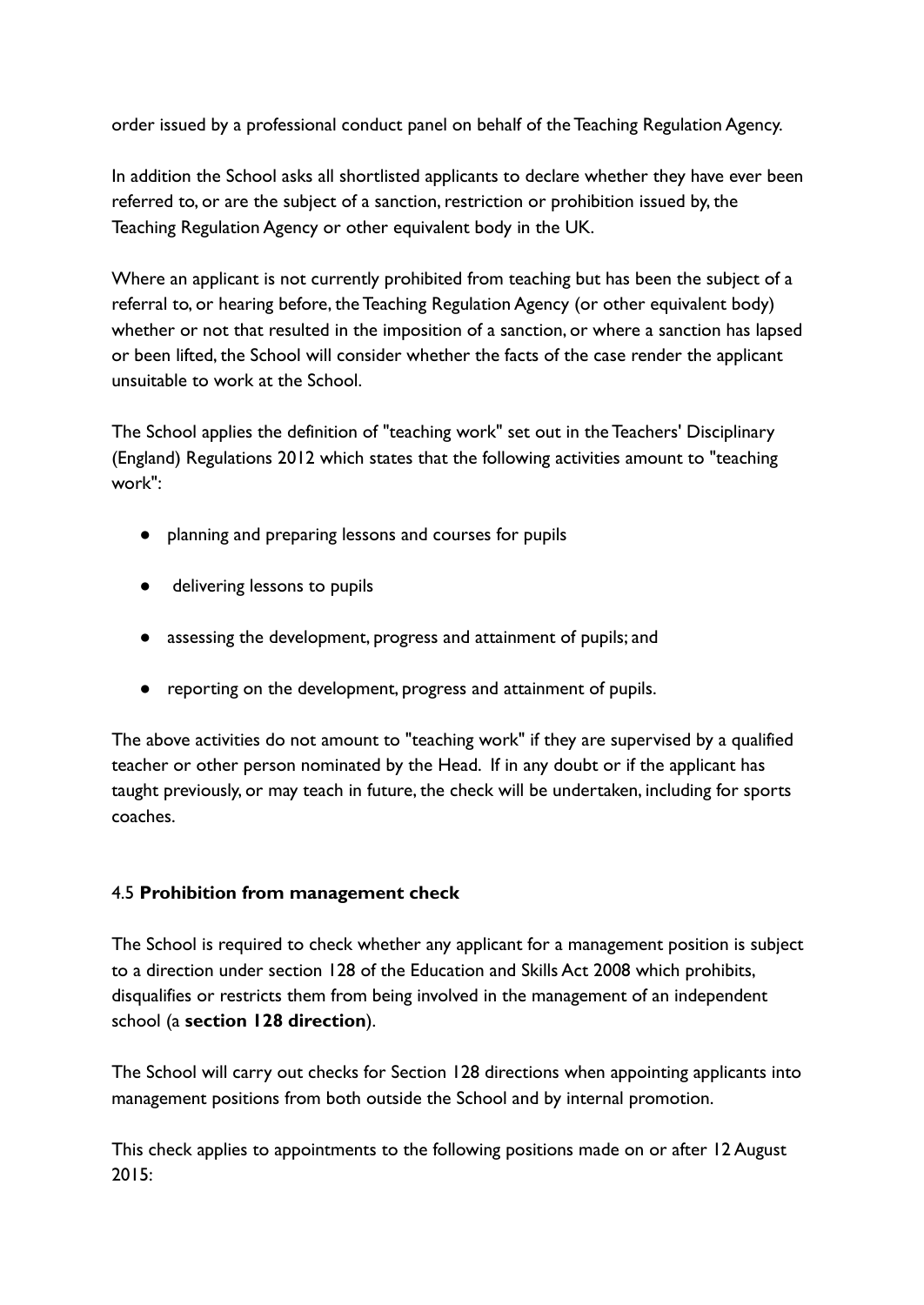- Head
- teaching posts on the senior leadership team
- teaching posts which carry a departmental head role;
- support staff posts on the senior leadership team; and

The School will assess on a case by case basis whether the check should be carried out when appointments are made to teaching and support roles which carry additional responsibilities.

All individuals who are appointed to the governing body will be subject to a section 128 direction check.

The relevant information is contained in the enhanced DBS disclosure certificate (which the School obtains for all posts at the School that amount to regulated activity). It can also be obtained through the Teaching Regulation Agency Teacher Services system. The School will use either, or both, methods to obtain this information.

In addition the School asks all shortlisted applicants to declare in the application form whether they have ever been the subject of a referral to the Department for Education, or are subject to a section 128 direction or any other sanction which prohibits, disqualifies or restricts them from being involved in the management of an independent school.

Where an applicant is not currently prohibited from management but has been the subject of a referral to, or hearing before, the Department for Education or other appropriate body whether or not that resulted in the imposition of a section 128 direction or other sanction, or where a section 128 direction or other sanction has lapsed or been lifted, the School will consider whether the facts of the case render the applicant unsuitable to work at the School.

#### 4.6 **Disqualification from acting as a charity trustee or senior manager**

#### 4.6.1 **Background**

Under the Charities Act 2011 it is a criminal offence for a person to act as a trustee or senior manager of a charity when disqualified from doing so. The Charities Act 2011 sets out the grounds on which a person can be disqualified from acting as a trustee or senior manager. These include various spent and unspent criminal offences and other sanctions.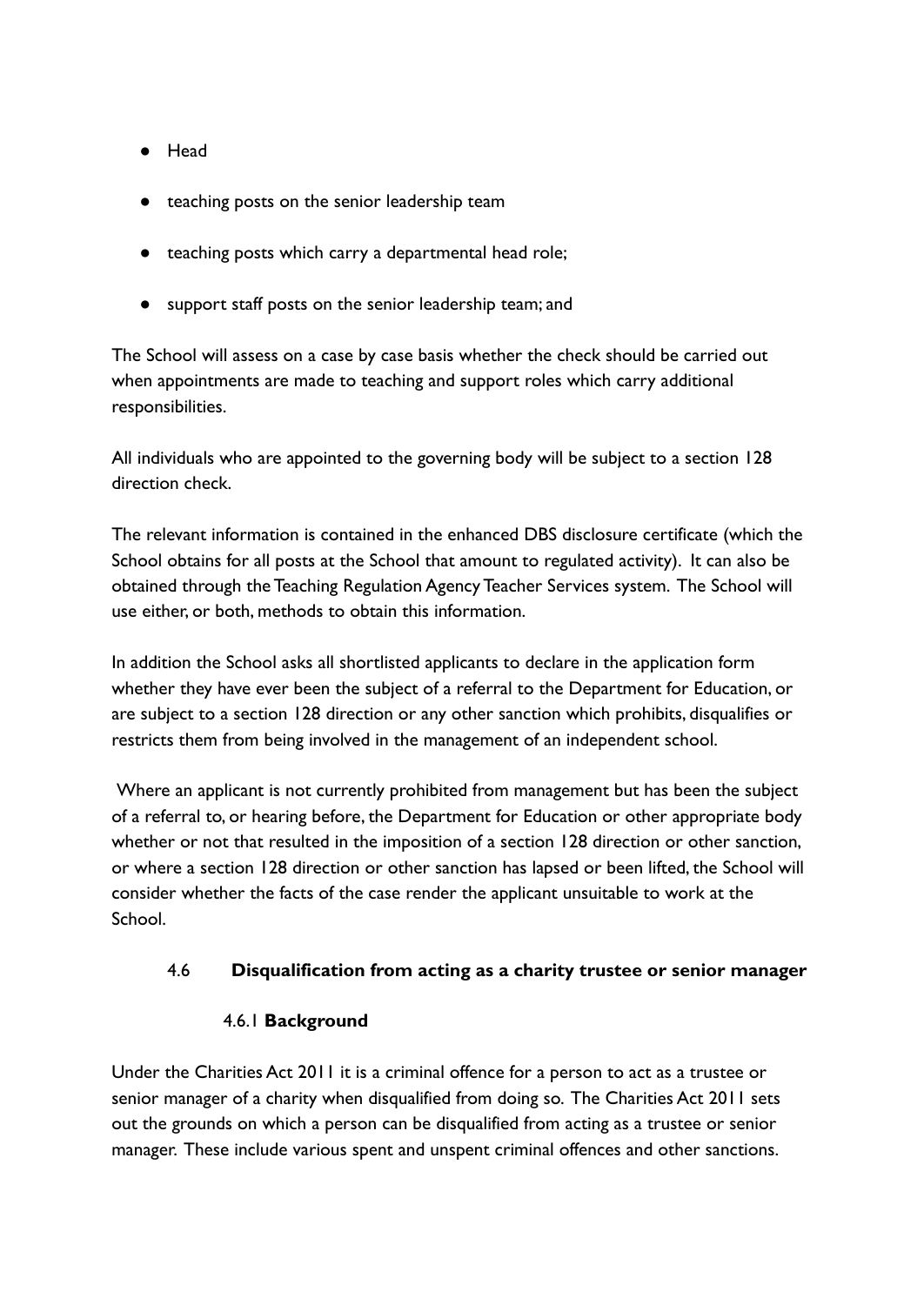## 4.6.2 **Who is covered**

A person is considered to be a charity trustee if they are one of the people who have general control and management of the administration of the charity. In an independent school the trustees will typically be the governors of the school.

Senior managers include those employees who report directly to the charity trustees or have responsibility for the overall management and control of the charity's finances. At the School the disqualification rules will be applicable to all governors, the Head / Principal, Bursar and potentially other senior staff who report directly to the governors.

There is no single list or register that covers all of the disqualification criteria and the School therefore adopts a pragmatic approach to checking whether a person is disqualified. This is achieved by the use of a self-declaration form and the checking of relevant publicly accessible registers.

## 4.6.3 **Self-declaration**

All those who are covered by the disqualification rules are required to complete a self-declaration form to confirm whether, to the best of their knowledge, they are subject to any of the disqualification criteria.

A failure to disclose relevant information, or the provision of false information, which subsequently comes to the School's attention may result in the termination of an appointment as a governor or senior manager or the withdrawal of an offer of employment and may also amount to a criminal offence.

All those who are required to complete a self-declaration form are also under an ongoing duty to inform the School if there is a change in their circumstances that results or may result in them becoming disqualified from acting as a governor or senior manager.

## 4.6.4 **Checks by the School**

To ensure that it has accurate and up to date information the School will also check the following registers in respect of each governor and senior manager who is already in post or is appointed in future:

- (a) the Bankrupcy and Insolvency Register;
- (b) the register of disqualified directors maintained by Companies House;

and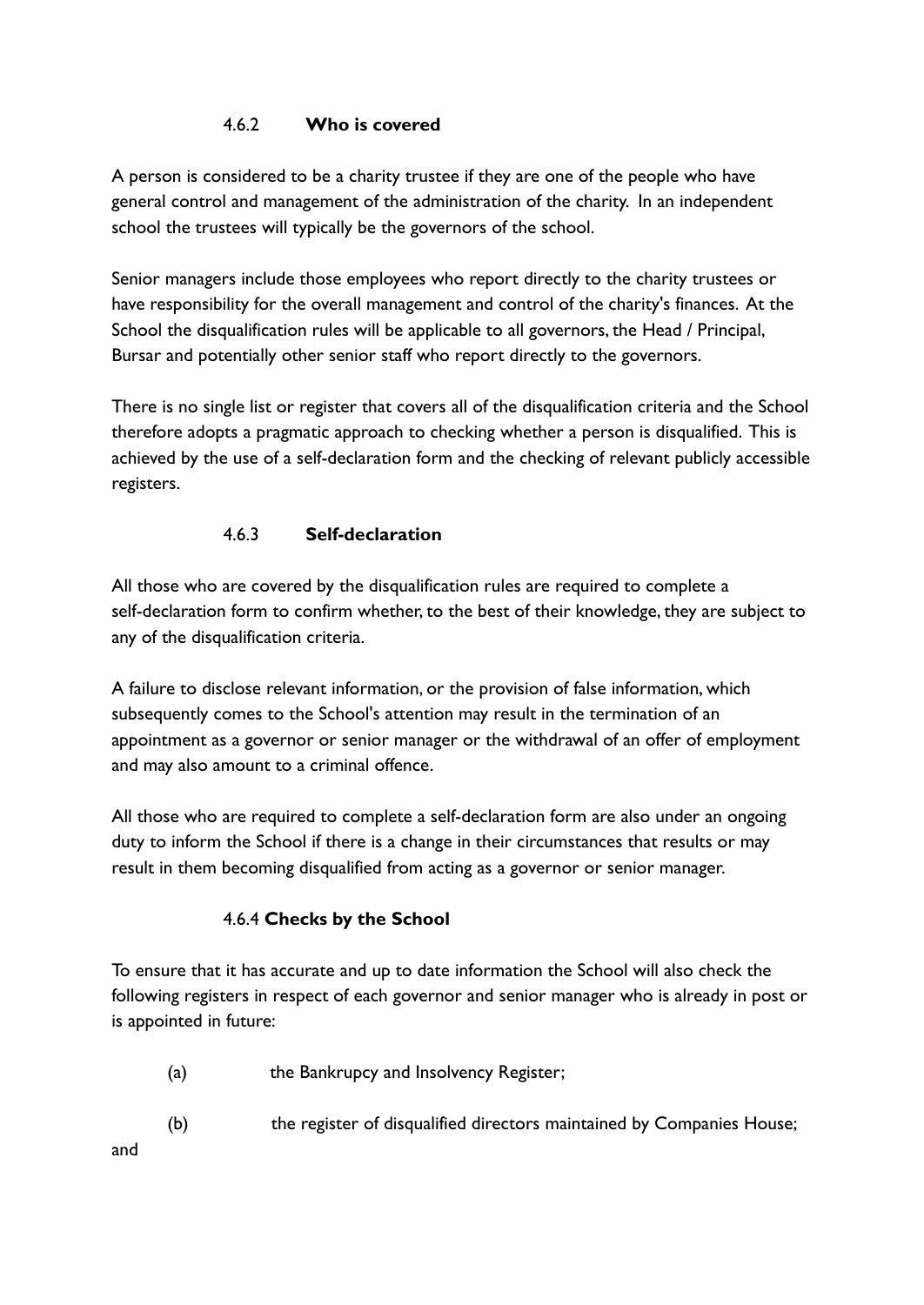(c) and the register of persons who have been removed as a charity trustee.

#### **4.6.5 Waiver**

A person who discloses that one or more of the disqualification criteria is applicable to them may apply to the Charity Commission for a waiver of the disqualification.

The School may at its absolute discretion withdraw an offer of employment for a senior manager or cease or terminate an appointment to the governing body if a waiver application becomes necessary or is rejected by the Charity Commission. The School is under no obligation to await the outcome of a Charity Commission waiver application before taking such action.

## **4.7 Childcare disqualification**

The Childcare Act 2006 (Act) and the Childcare (Disqualification) and Childcare (Early Years Provision Free of Charge) (Extended Entitlement) (Amendment) Regulations 2018 (Regulations) state that it is an offence for the School to employ anyone in connection with our early years provision (EYP) or later years provision (LYP) who is disqualified, or for a disqualified person to be directly involved in the management of EYP or LYP.

## 4.7.1 **Definitions**

(a) EYP includes usual school activities and any other supervised activity for a child up to 1 September after the child's 5th birthday, which takes place on the school premises during or outside of the normal school day;

(b) LYP includes provision for children not in EYP and under the age of 8 which takes place on school premises outside of the normal school day, including, for example breakfast clubs, after school clubs and holiday clubs. It does not include extended school hours for co-curricular activities such as sports activities.

## **4.7.2 Relevant roles**

Roles which will be covered by the Regulations are teaching and teaching assistant positions in EYP, and those which involve the supervision of under 8s in LYP. Those who are directly involved in the management of EYP and LYP include the Head, and may also include other members of the leadership team as well as those involved in the day to day management of EYP or LYP at the School.

DUCA contains an express statement that cleaners, drivers, transport escorts, catering and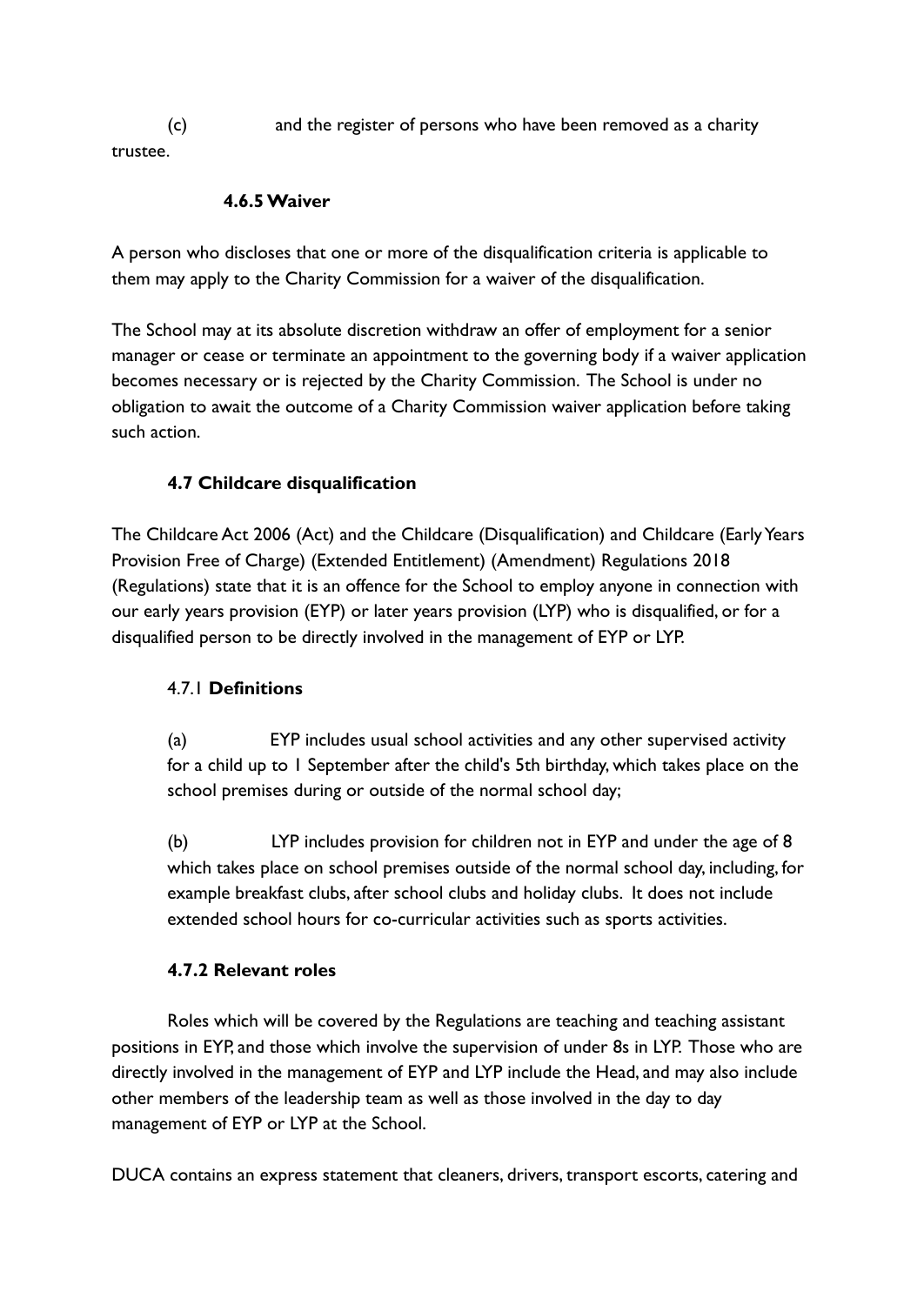office staff are not covered by the Regulations.

Some roles at the School may involve the provision of childcare in EYP or LYP on an occasional basis. They will not automatically be within the scope of the Regulations and the School will therefore consider whether they do on a case by case basis. The Regulations only apply to a limited number of roles within the School but do extend beyond employees to governors and volunteers who carry out relevant work in EYP or LYP.

# **4.7.3 Grounds for disqualification**

The grounds on which a person will be disqualified from working in connection with EYP or LYP are set out in the Regulations. They are not only that a person is barred from working with children (by inclusion on the Children's Barred List) but also include:

(a) having been cautioned (after 6 April 2007) for, or convicted of, certain criminal offences including violent and sexual criminal offences against children and adults whether committed in the United Kingdom or overseas;

(b) various grounds relating to the care of children, including where an order is made in respect of a child under the person's care;

(c) having been refused registration for the provision of childcare (including nurseries, day care and child minding or other childcare), having been disqualified from any such registration or having had that registration cancelled;

(d) having been refused an application for registration of a children's home or having had any such registration cancelled; or

(e) having been prohibited, restricted or disqualified from private fostering.

# 4.7.4 **Self-declaration form**

All applicants to whom an offer of employment is made to carry out a relevant role in EYP or LYP will be required to complete a self-declaration form confirming whether they meet any of the criteria for disqualification under the Regulations.

The School will decide whether a role is relevant and within the scope of EYP or LYP by having regard to the guidance in DUCA. Employment with the School in any relevant role will be conditional upon completion of the self-declaration form and upon the applicant not being disqualified.

The School cannot permit any person who is currently disqualified to start work in a relevant role. The School also reserves the right at its absolute discretion to withdraw an offer of employment if, in the opinion of the School, any information disclosed in the self-declaration form renders that person unsuitable to work at the School.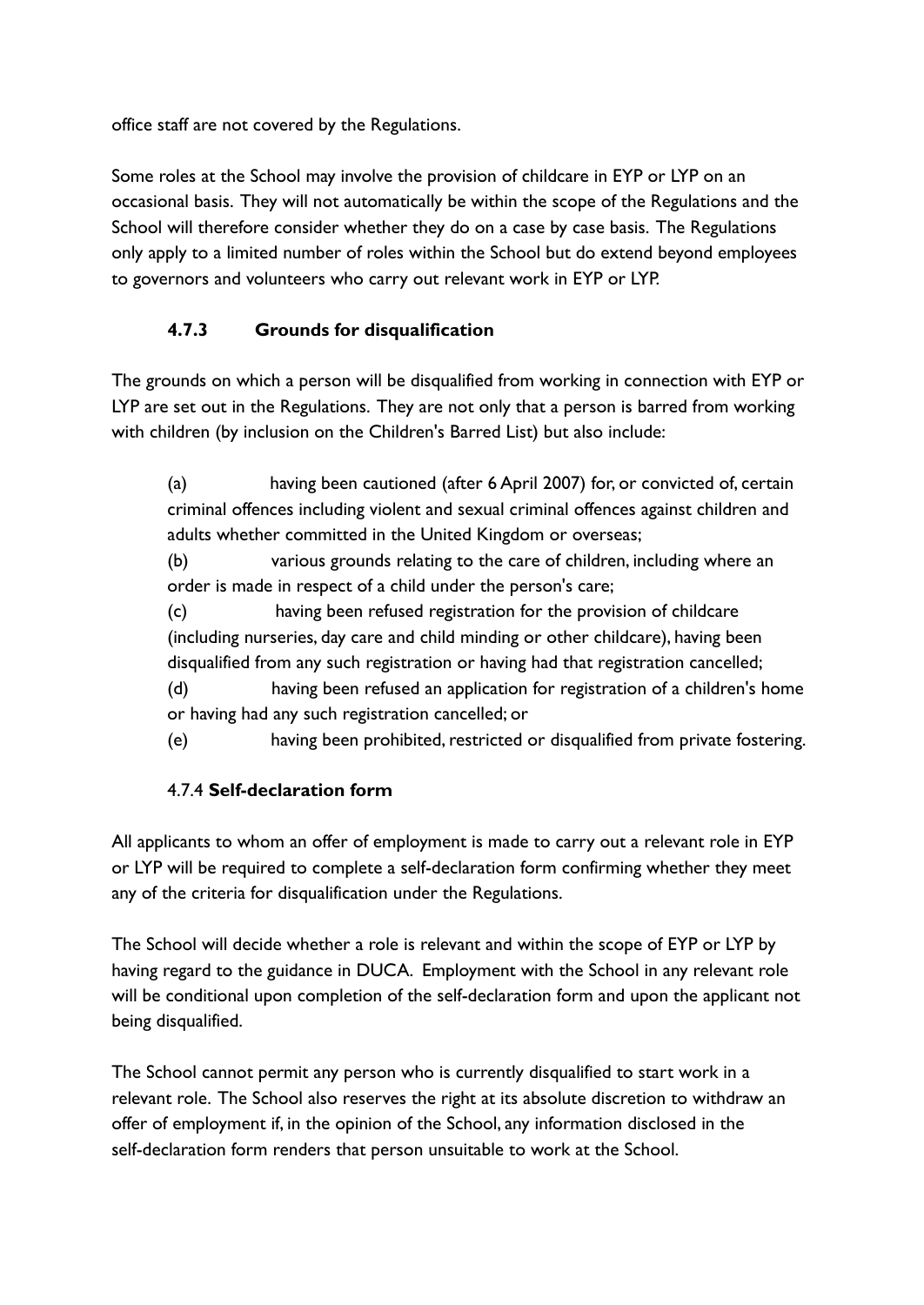Applicants who have any criminal records information to disclose about themselves must also provide the following information:

| (a)            | details of the order, restriction, conviction or caution and the date that |
|----------------|----------------------------------------------------------------------------|
| this was made; |                                                                            |
| (b)            | the relevant court or body and the sentence, if any, which was             |
| imposed; and   |                                                                            |
| (c)            | a copy of the relevant order or conviction.                                |

**Applicants are not required to disclose a caution or conviction for an offence committed in the United Kingdom if it has been filtered in accordance with the DBS filtering rules (see section 4.3.1 above).**

**For the avoidance of doubt the School does not require applicants to request any criminal records information directly from the DBS. The School only requires applicants to provide relevant information about themselves "to the best of their knowledge".**

## **4.7.5 Waiver of a disqualification**

A person who discloses information which appears to disqualify them from working in a relevant role may apply to Ofsted for a waiver of the disqualification. The School may withdraw an offer of employment at its absolute discretion and is under no obligation to await the outcome of an Ofsted waiver application. If a waiver application is rejected the School will withdraw the conditional offer of employment.

## 4.7.6 **Retention of disqualification information**

The School will securely destroy any information which is provided by an applicant which is not relevant to the childcare disqualification requirements as soon as it is established that it is not relevant. Where a person appointed to a role at the School is found to be disqualified the School will retain any relevant information only for the period it takes for a waiver application to be heard and the decision communicated to the School, after which it will be securely destroyed.

# 4.7.7 **Continuing duty to disclose change in circumstances**

After making this declaration staff in a relevant role are under an on-going duty to inform the School if their circumstances change in a way which would mean they subsequently meet any of the criteria for disqualification. Any failure to disclose relevant information now, or of a future change in circumstances, will be treated as a serious disciplinary matter and may lead to the withdrawal of a job offer or dismissal for gross misconduct.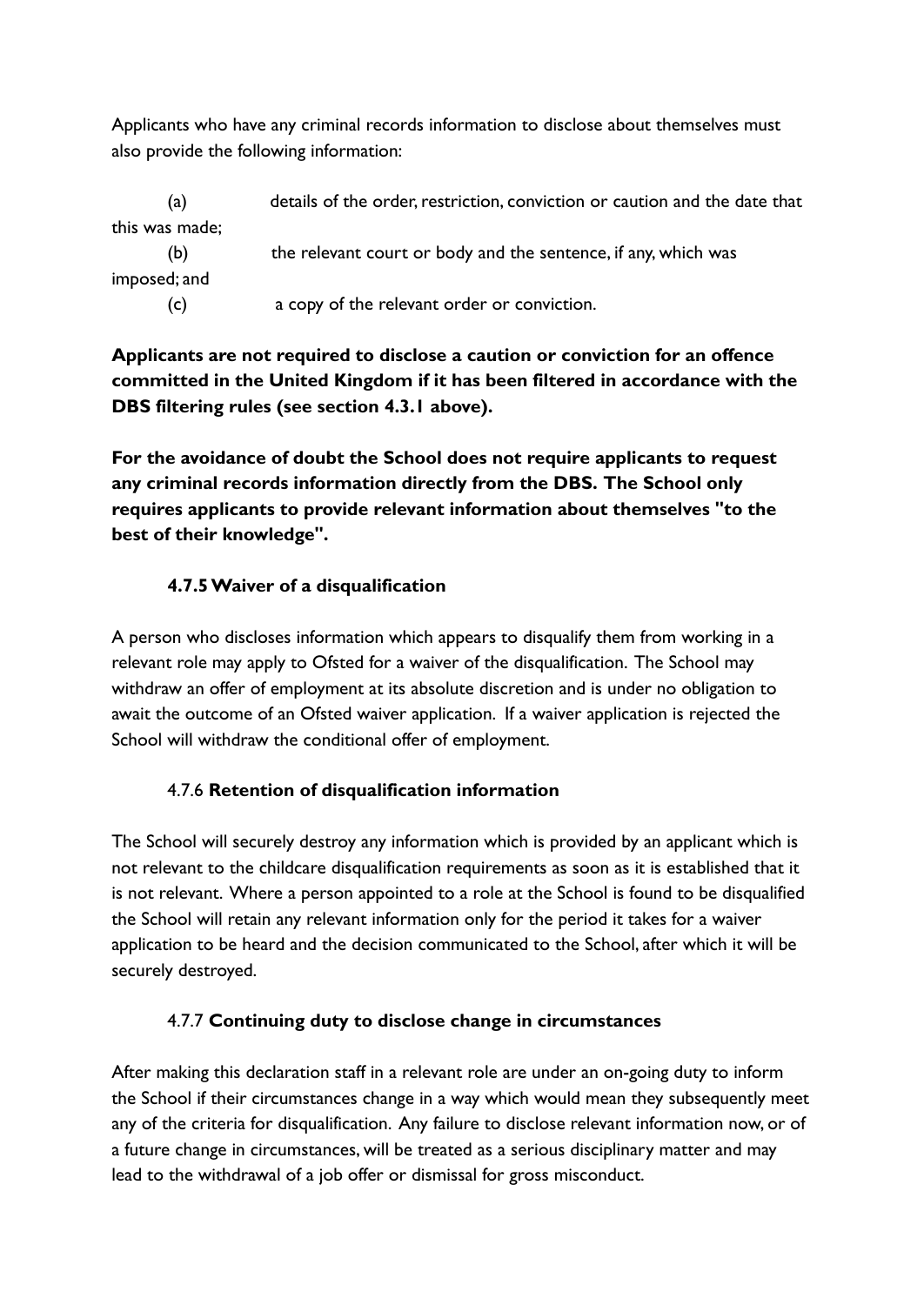#### 4.8 **Medical fitness**

The School is legally required to verify the medical fitness of anyone to be appointed to a post at the School, after an offer of employment has been made but before the appointment can be confirmed.

It is the School's practice that all applicants to whom an offer of employment is made must complete a Health Questionnaire. The School will arrange for the information contained in the Health Questionnaire to be reviewed by the School's nurse. This information will be reviewed against the Job Description and the Person Specification for the particular role, together with details of any other physical or mental requirements of the role i.e. proposed timetable, extra- curricular activities, layout of the School etc. If the School's nurse has any doubts about an applicant's fitness the School will consider reasonable adjustments in consultation with the applicant. The School may also seek a further medical opinion from a specialist or request that the applicant undertakes a full medical assessment.

Successful applicants will be required to sign a declaration of medical fitness confirming that there are no reasons, on grounds of mental or physical health, why they should not be able to discharge the responsibilities required by the role. If an applicant prefers to discuss this with the School instead, or to attend an occupational health assessment to consider their fitness for the role, they should contact the Bursar so that appropriate arrangements can be made.

The School is aware of its duties under the Equality Act 2010. No job offer will be withdrawn without first consulting with the applicant, obtaining medical evidence, considering reasonable adjustments and suitable alternative employment.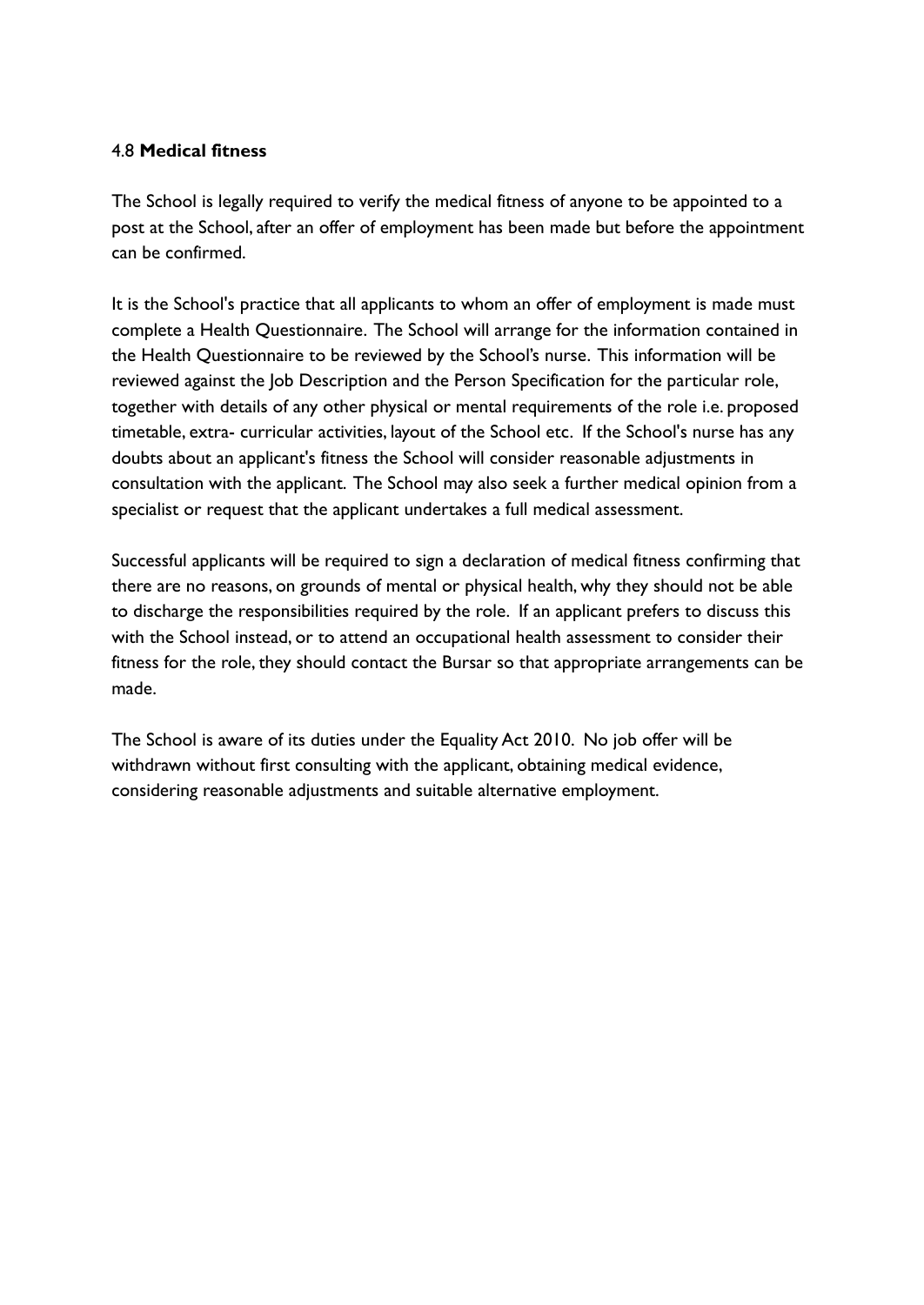## **5. Contractors and agency staff**

The School must complete the same checks for contractors and their employees) undertaking regulated activity at the School as it does for its own employees. The School requires written confirmation from the contractor that it has completed these checks on all of those individuals whom it intends will work at the School before any such individual can commence work at the School.

Agencies who supply staff to the School must also complete the pre-employment checks which the School would otherwise complete for its staff. Again, the School requires confirmation that these checks have been completed before an individual can commence work at the School.

The School will independently verify the identity of individuals supplied by contractors or an agency in accordance with section 4.1 above and requires the provision of the DBS disclosure certificate before those individuals can commence work at the School.

## **6. Volunteers**

- The School will request an enhanced DBS disclosure and Children's Barred List information on all volunteers undertaking regulated activity with pupils at or on behalf of the School (the definition of regulated activity set out in section 4.3.2 above will be applied to all volunteers).
- The School will request an enhanced DBS disclosure without Children's Barred List information on all volunteers who do not undertake regulated activity. This is likely to be because their volunteering duties are subject to regular, day to day supervision by a fully checked member of staff or by a volunteer who the School has deemed appropriate to supervise and ensure the safety of those pupils in their care.
- Under no circumstances will the School permit an unchecked volunteer to have unsupervised contact with pupils.
- It is the School's policy that a new DBS certificate is required for volunteers who will engage in regulated activity but who have not been involved in any activities with the School for three consecutive months or more. Those volunteers who are likely to be involved in activities with the School on a regular basis may be required to sign up to the DBS update service as this permits the School to obtain up to date criminal records information without delay prior to each new activity in which a volunteer participates.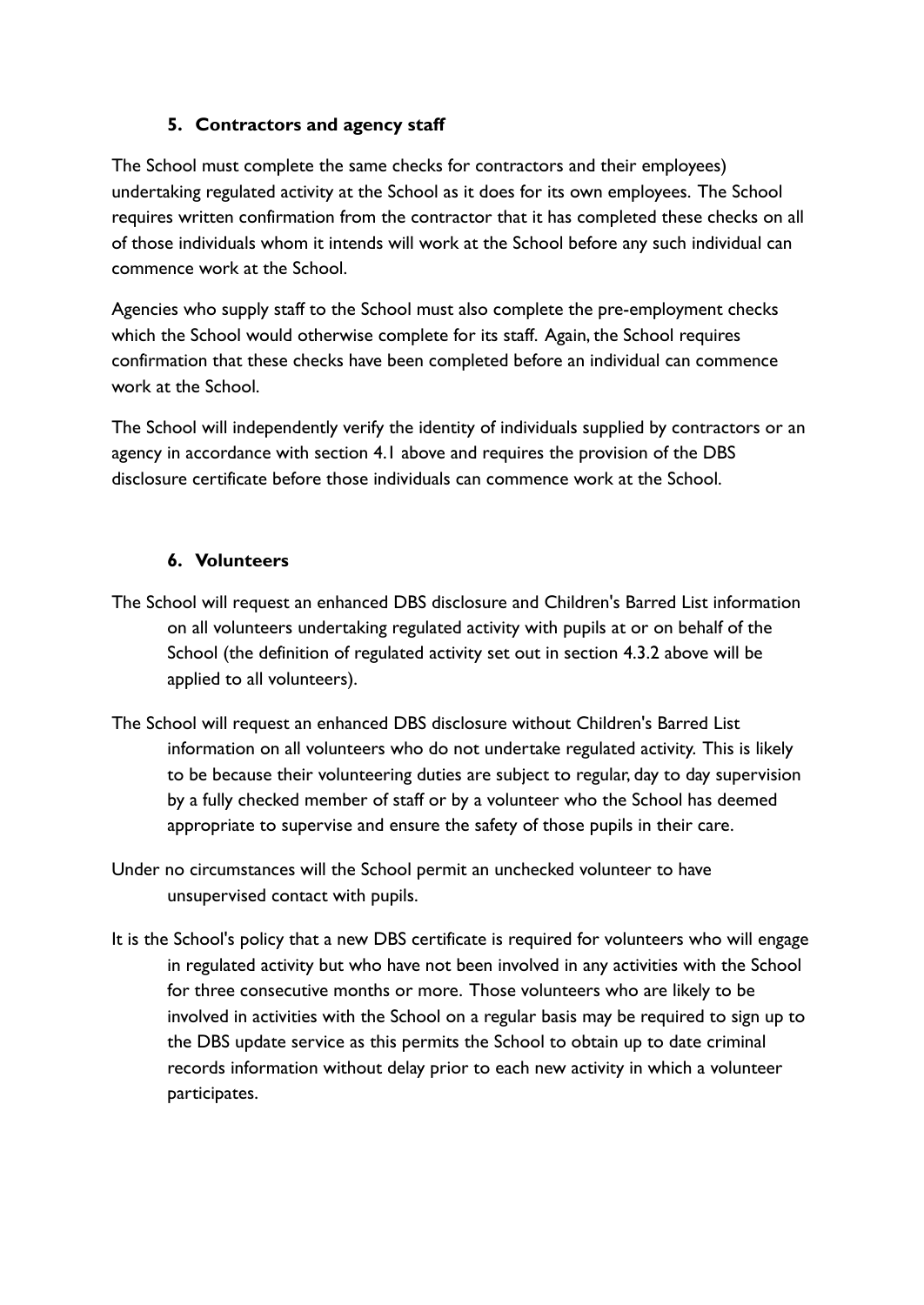In addition the School will seek to obtain such further suitability information about a volunteer as it considers appropriate in the circumstances. This may include (but is not limited to the following):

- formal or informal information provided by staff, parents and other volunteers;
- character references from the volunteer's place of work or any other relevant source; and
- an informal safer recruitment interview.

## **7. Visiting speakers and the Prevent Duty**

- The Prevent Duty Guidance requires the School to have clear protocols for ensuring that any visiting speakers, whether invited by staff or by pupils, are suitable and appropriately supervised.
- The School is not permitted to obtain a DBS disclosure or Children's Barred List information on any visiting speaker who does not engage in regulated activity at the School or perform any other regular duties for or on behalf of the School.
- All visiting speakers will be subject to the School's usual Visitors' Procedures. This will include signing in and out at Reception, the wearing of a visitors badge at all times and being escorted by a fully vetted member of staff between appointments.
- The School will also obtain such formal or informal background information about a visiting speaker as is reasonable in the circumstances to decide whether to invite and/or permit a speaker to attend the School. In doing so the School will always have regard to the Visitors' Procedures, the Prevent Duty Guidance and the definition of "extremism" set out in KCSIE which states:
- ""Extremism" is vocal or active opposition to fundamental British values, including democracy, the rule of law, individual liberty and mutual respect and tolerance of different faiths and beliefs. We also include in our definition of extremism calls for the death of members of our armed forces, whether in this country or overseas. Terrorist groups very often draw on extremist ideas developed by extremist organisations."
- In fulfilling its Prevent Duty obligations the School does not discriminate on the grounds of race, colour, nationality, ethnic or national origin, religion or religious belief, sex or sexual orientation, marital or civil partner status, disability or age.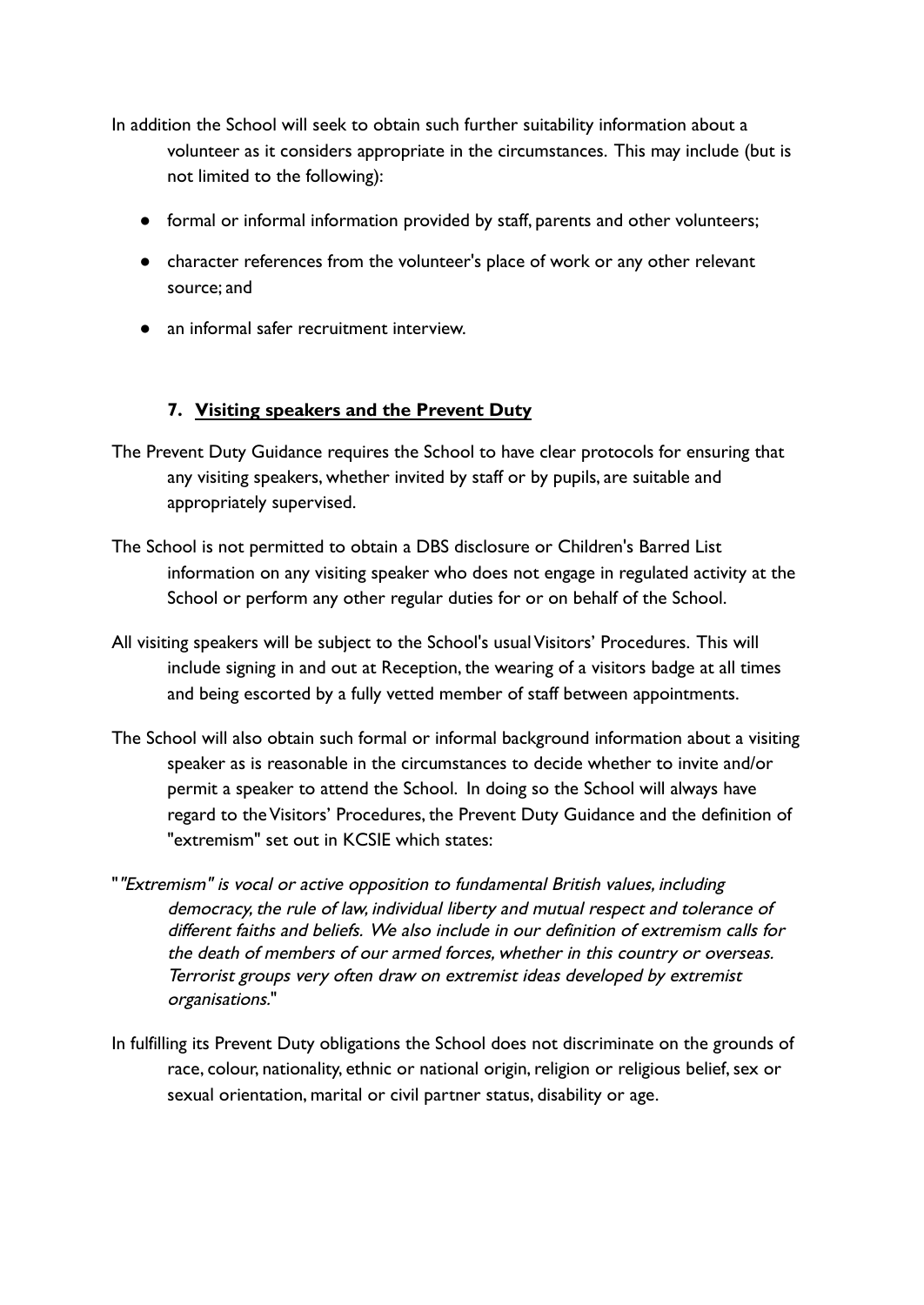## **8. Policy on recruitment of ex-offenders**

## **8.1 Background**

The School will not unfairly discriminate against any applicant for employment on the basis of conviction or other details disclosed. The School makes appointment decisions on the basis of merit and ability. If an applicant has a criminal record this will not automatically bar them from employment with the School. Each case will be decided on its merits in accordance with the objective assessment criteria set out in paragraph 8.2 below.

All positions within the School are exempt from the provisions of the Rehabilitation of Offenders Act 1974. All applicants must therefore declare all previous convictions and cautions, including those which would normally be considered "spent" except those received for an offence committed in the United Kingdom if it has been filtered in accordance with the DBS filtering rules (see section 4.3.1 above).

A failure to disclose a previous conviction (which should be declared) may lead to an application being rejected or, if the failure to disclose is discovered after employment has started, may lead to summary dismissal on the grounds of gross misconduct. A failure to disclose a previous conviction may also amount to a criminal offence.

It is unlawful for the School to employ anyone who is barred from working with children. It is a criminal offence for any person who is barred from working with children to apply for a position at the School. The School will make a report to the police and / or the DBS if:

- it receives an application from a barred person;
- it is provided with false information in, or in support of an applicant's application; or
- it has serious concerns about an applicant's suitability to work with children.

## **8.2 Assessment criteria**

In the event that relevant information (whether in relation to previous convictions or otherwise) is volunteered by an applicant during the recruitment process or obtained through a disclosure check, the School will consider the following factors before reaching a recruitment decision:

- whether the conviction or other matter revealed is relevant to the position in question;
- the seriousness of any offence or other matter revealed;
- the length of time since the offence or other matter occurred;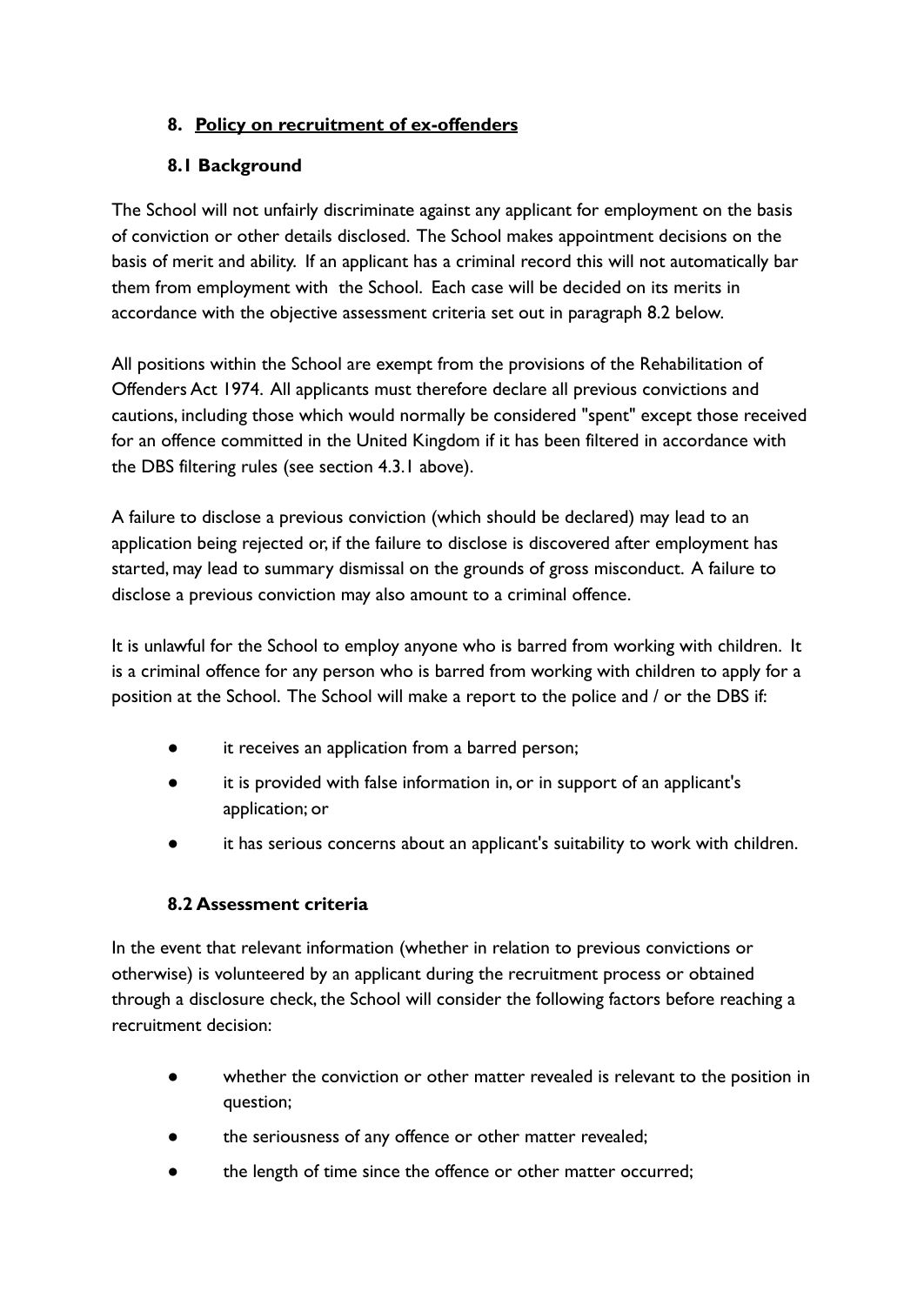- whether the applicant has a pattern of offending behaviour or other relevant matters;
- whether the applicant's circumstances have changed since the offending behaviour or other relevant matters; and
- the circumstances surrounding the offence and the explanation(s) offered by the applicant.

If the post involves regular contact with children, it is the School's normal policy to consider it a high risk to employ anyone who has been convicted at any time of any the following offences:

- murder, manslaughter, rape, other serious sexual offences, grievous bodily harm or other serious acts of violence; or
- serious class A drug related offences, robbery, burglary, theft, deception or fraud.

If the post involves access to money or budget responsibility, it is the School's normal policy to consider it a high risk to employ anyone who has been convicted at any time of robbery, burglary, theft, deception or fraud.

If the post involves some driving responsibilities, it is the School's normal policy to consider it a high risk to employ anyone who has been convicted of drink driving within the last ten years.

## **8.3 Assessment procedure**

In the event that relevant information (whether in relation to previous convictions or otherwise) is volunteered by an applicant during the recruitment process or obtained through a disclosure check, the School will carry out a risk assessment by reference to the criteria set out above. The assessment form must be signed by the Bursar or the Head before a position is offered or confirmed.

If an applicant wishes to dispute any information contained in a disclosure, they may do so by contacting the DBS. In cases where the applicant would otherwise be offered a position were it not for the disputed information, the School may, where practicable and at its discretion, defer a final decision about the appointment until the applicant has had a reasonable opportunity to challenge the disclosure information.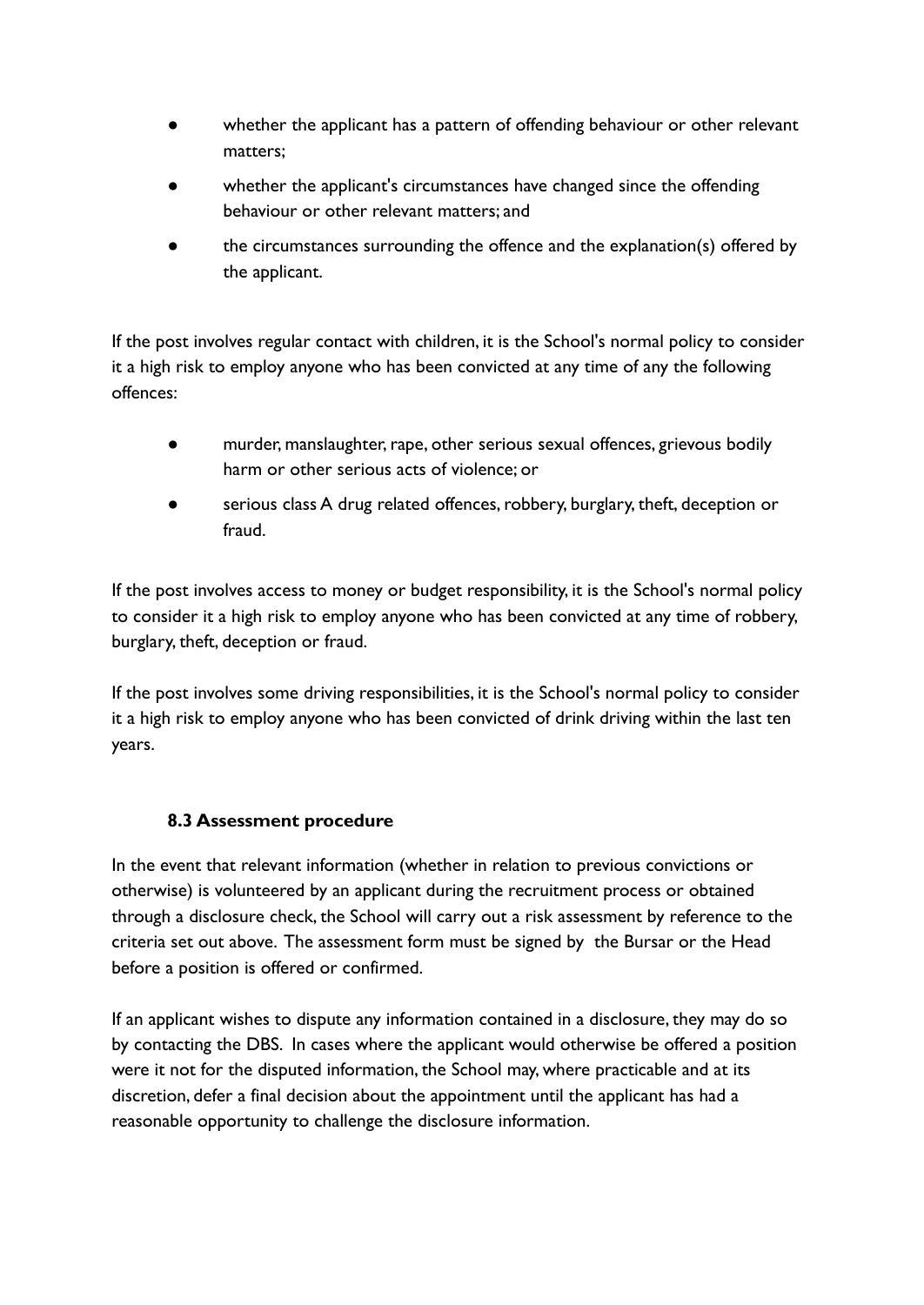## **8.4 Retention and security of disclosure information**

The School's policy is to observe the guidance issued or supported by the DBS on the use of disclosure information.

## 9. **Whistleblowing and exit interviews**

All staff are trained so that they understand they are expected and encouraged to raise concerns they have, whether related to the safeguarding and welfare of pupils, the conduct of staff or other matters, during the course of their employment in accordance with the School's polices (including the whistleblowing policy, the safeguarding policy and the Staff code of conduct).All staff receive training so that they understand the School's expectations. Safeguarding children is at the centre of the School's culture and is accordingly considered formally during staff performance development reviews and appraisal and finally at an exit interview which is held with all leavers.

## **10.Referrals to the DBS and Teaching Regulation Agency**

This policy is primarily concerned with the promotion and practice of safer recruitment. However, applicants should also be aware that the School has legal responsibilities to fulfil when employment comes to an end. In particular, the school has a legal duty to make a referral to the DBS in circumstances where:

- an individual has applied for a position at the School despite being barred from working with children; and/or
- an individual has been removed by the School from working in regulated activity (whether paid or unpaid), or has resigned prior to being removed, because they have harmed, or pose a risk of harm to, a child.

The DBS will consider whether to impose sanctions on that individual which may restrict or prevent them from working with children in future.

In addition, if a teacher is dismissed because they are found to have committed serious misconduct, or they have breached the Teachers' Standards, or they resign prior to dismissal on such grounds, the School will make a referral to the Teaching Regulation Agency. The Teaching Regulation Agency will consider whether to impose a prohibition from teaching order.

# 11. **Queries**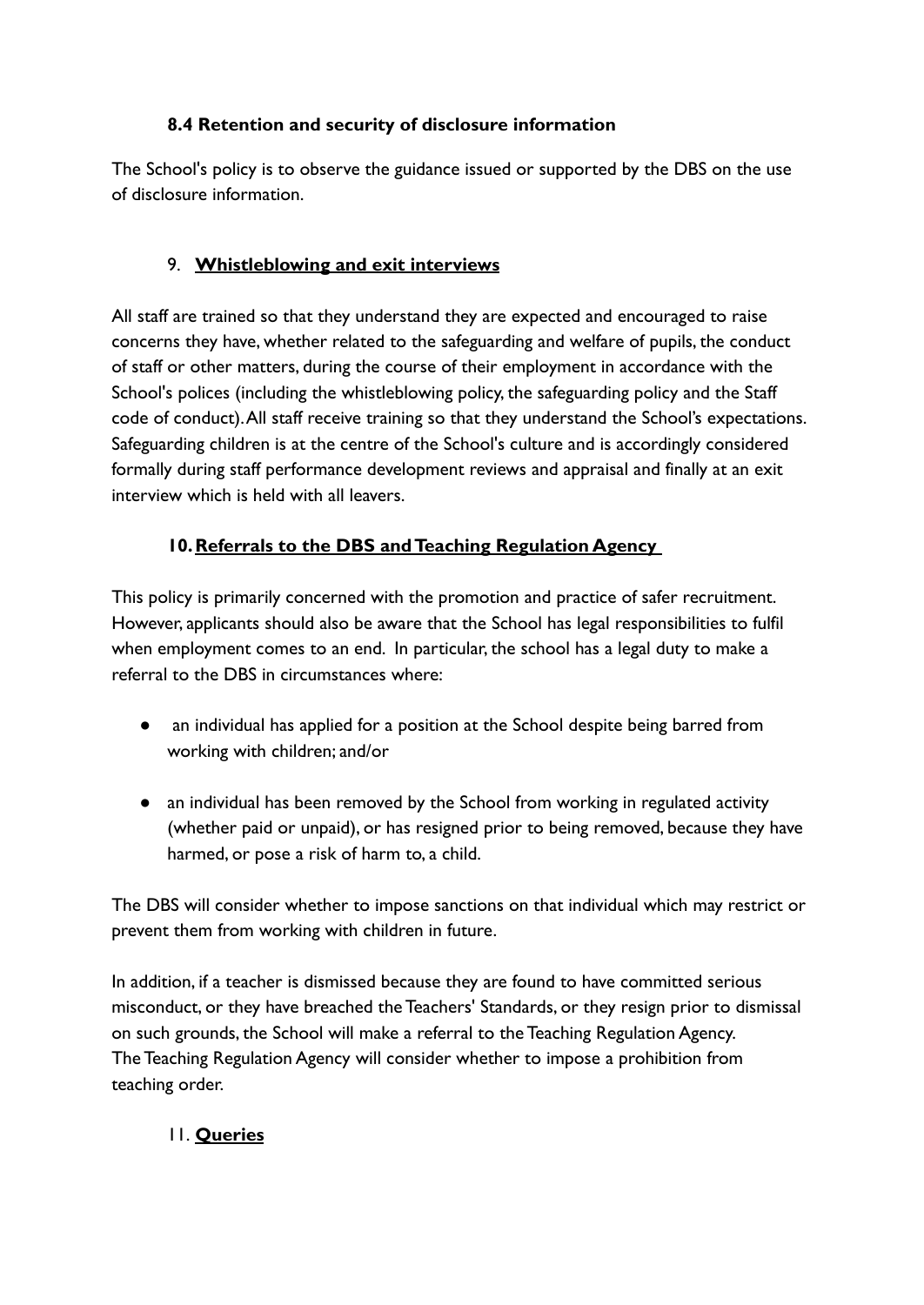If an applicant has any queries on how to apply for a post they should contact the Bursar/HR Manager.

This policy will be reviewed annually by the Bursar to ensure the recruitment and selection process continues to meet the legislative requirements and to ensure best practice.

This policy should be read in conjunction with the Child Protection and Safeguarding Policy and the Offenders Policy.

(Jan 2022)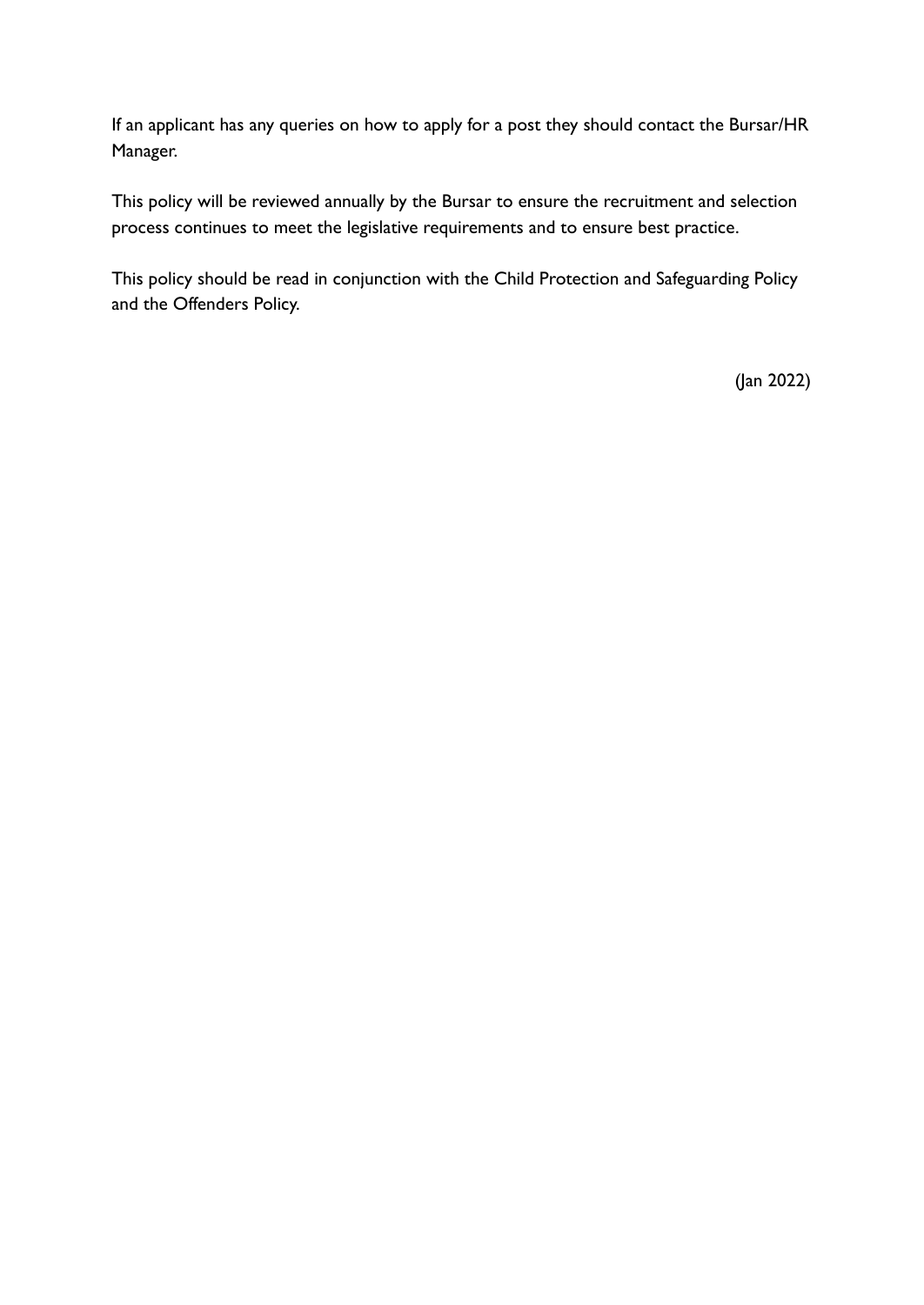#### **APPENDIX 1**

#### **List of Valid Identity Documents**

Appendix 1 List of valid identity documents

Group 1: primary identity documents

- · current valid passport
- · biometric residence permit (UK)

· current driving licence photocard - full or provisional (UK / Isle of Man and Channel Islands)

· birth certificate - issued within 12 months of birth (UK, Isle of Man and Channel Islands - including those issued by UK authorities overseas, such as Embassies, High Commissions and HM Forces)

· adoption certificate (UK and Channel Islands)

Group 2a: trusted government documents

· current driving licence: photocard - full or provisional (all countries outside the UK excluding Isle of Man and Channel Islands)

· current driving licence: paper version if issued before 1998 - full or provisional (UK / Isle of Man and Channel Islands)

 $\cdot$  birth certificate - issued after time of birth (UK, Isle of Man and Channel Islands)

· marriage / civil partnership certificate (UK and Channel Islands)

 $\cdot$  immigration document, visa or work permit (issued by a country outside the UK. Valid only for roles whereby the applicant is living and working outside of the UK. Visa / permit must relate to the non-UK country in which the role is based)

· HM Forces ID card (UK)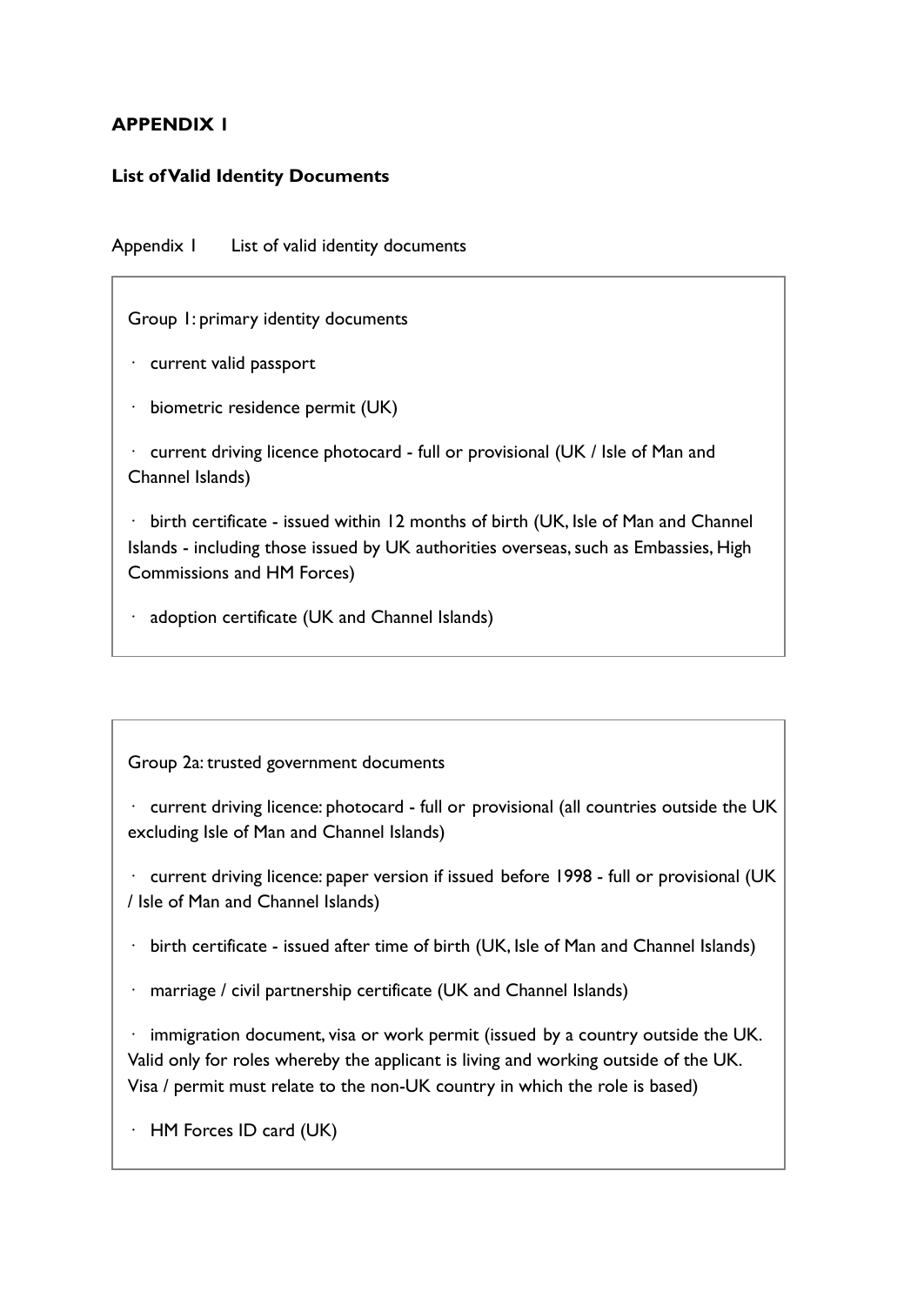fire arms licence (UK, Channel Islands and Isle of Man)

All driving licences must be valid.

Group 2b: Financial and social history documents

- $\cdot$  mortgage statement (UK)\*\*
- $\cdot$  bank / building society statement (UK and Channel Islands)\*
- $\cdot$  bank / building society statement (countries outside the UK)\*
- $\cdot$  bank / building society account opening confirmation letter (UK)\*
- $\cdot$  credit card statement (UK)\*
- financial statement e.g. pension or endowment  $(UK)$ \*\*
- $\cdot$  P45 / P60 statement (UK and Channel Islands)\*\*
- · council tax statement (UK and Channel Islands)\*\*

 $\cdot$  letter of sponsorship from future employment provider (non UK only; valid only for applicants residing outside the UK at the time of application; must be valid at time of application)

- $\cdot$  utility bill (UK; not mobile telephone bill)\*
- $\cdot$  benefit statement e.g. child benefit, pension (UK)\*

 $\cdot$  a document from central or local government/ government agency / local council giving an entitlement - e.g. from the Department for Work and Pensions, the Employment Service , HM Revenue & Customs (UK and Channel Islands)\*

 $\cdot$  EEA national ID card (must be valid at time of application)

 $\cdot$  Irish passport card (cannot be used with an Irish passport; must be valid at time of application)

· cards carrying the PASS accreditation logo (UK, Isle of Man and Channel Islands; must be valid at time of application)